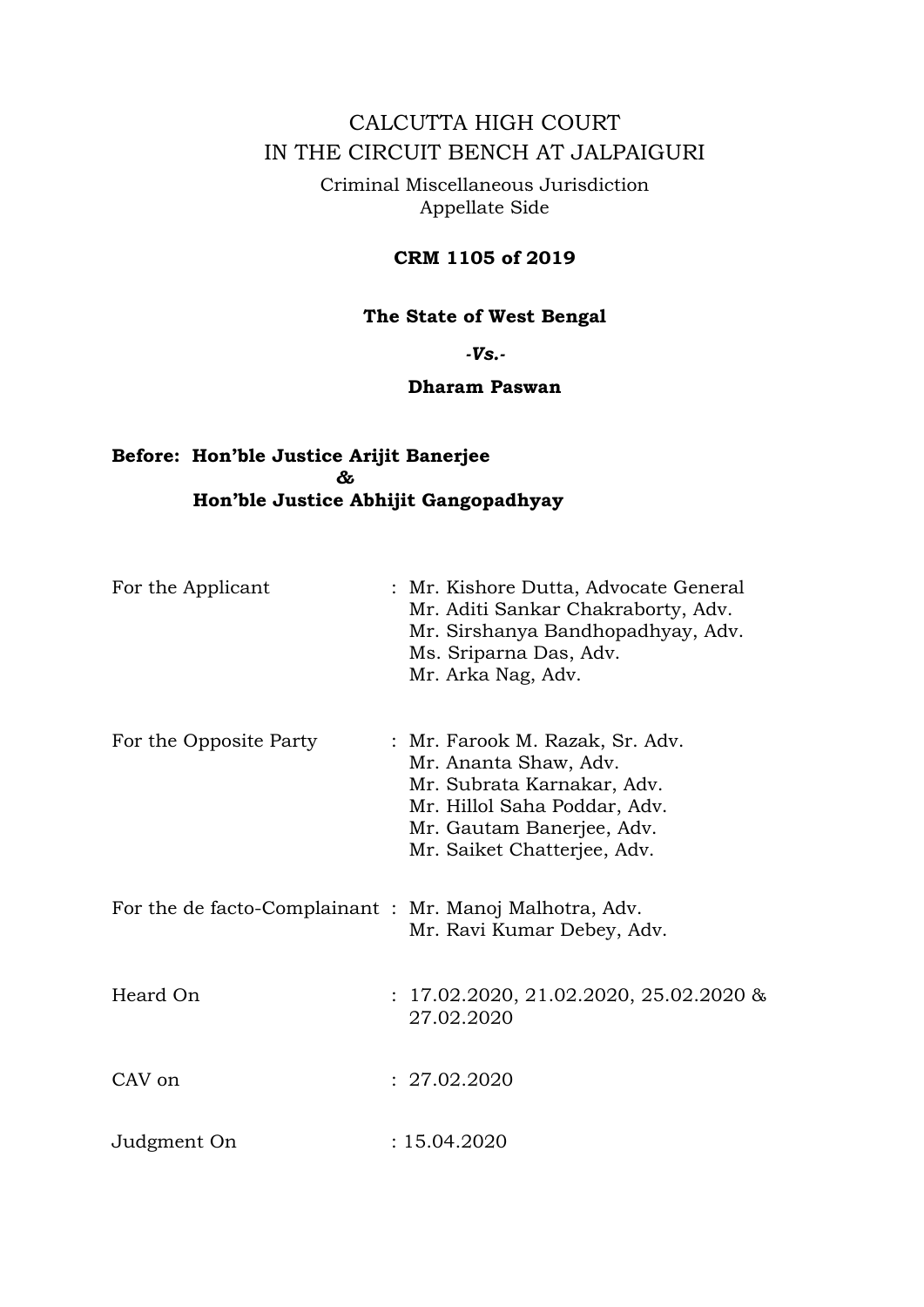### **Arijit Banerjee, J.:-**

1. This application has been filed by the State of West Bengal for cancellation of bail granted to the opposite party (OP) by the Learned Chief Judicial Magistrate (CJM), Jalpaiguri by an order dated 19 November, 2019. Although the cause title shows that this application has been filed under Section 439(2) read with Section 482 of the Code of Criminal Procedure, 1973 (in short, 'Cr.P.C.'), Learned Advocate General appear for the State requested us to treat the application as one only under Section 439(2) of the Cr.P.C. and we have done so. The brief facts of the case relevant for the purpose of disposing of this application are as follows.

2. One Fulkumari Pasman runs a restaurant-cum-bar called 'Golden Valley' as the license holder thereof, within Jalpaiguri Municipality. The OP is the husband of Fulkumari. On 20 August, 2019, the OP was arrested in connection with Women Police Station Jalpaiguri Case No.81 of 1991 dated 16 July, 2019 registered under Sections 370/379(B)(2)/201/188/468 and 271 of the India Penal Code, 1860 (in short, 'IPC') read with Sections 3/4/5/6 of Immoral Trafficking (Prevention) Act, 1956 and Sections 14A/14C of the Foreigners Act, 1946. The OP was remanded to police custody and then after 3 or 4 days to judicial custody.

3. It is pertinent to note that the aforesaid criminal case was registered on the basis of a written complaint lodged by one Sulaja Motey who was an employee at the said restaurant-cum-bar.

2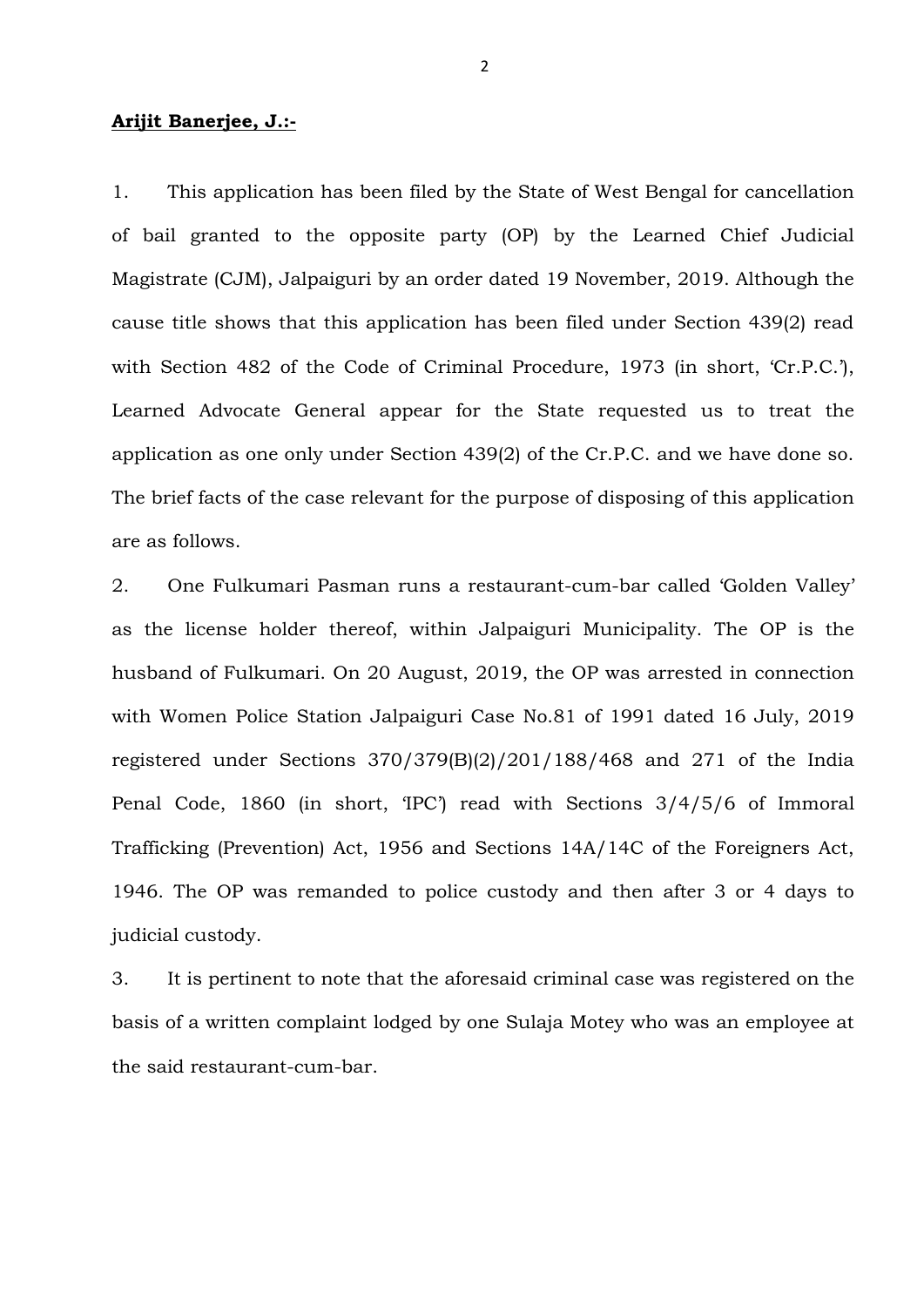4. Two writ petitions were filed before a Learned Single Judge of this Court, one by Fulkumari Pasman (WPA No.300 of 2019) and the other by Sulaja Motey (WPA No.299 of 2019). In her writ petition, Fulkumari prayed for various reliefs including unsealing of the said restaurant-cum-bar which had been sealed by the police. In the other writ petition, Saluja contended that the written complaint was procured from her by the police under coercion and duress and she prayed for an investigation into the matter by the Criminal Investigation Department (CID) instead of the Special Investigation Team (SIT) which was conducting the investigation. By a common Judgment and Order dated 11 September, 2019 the Learned Single Judge disposed of WPA No.299 of 2019 by, inter alia, requesting the Chief Judicial Magistrate, Jalpaiguri, to record Saluja's statements under the relevant provisions of the Cr.P.C. and by directing the Additional Director General of the CID to assume charge of the investigation and to file a Report after conclusion of the investigation preferably within eight weeks from the date of communication of the order or within such reasonable time as may be thought fit by the Additional Director General, CID. The Learned Judge disposed of WPA No.300 of 2019 by making certain observations which are not material for the present purpose.

5. Being aggrieved by the aforesaid judgment and order of the Learned Single Judge, the State of West Bengal preferred two appeals and filed stay applications therein, being AST No.37 of 2019 with CAN 9442 of 2019 (*State of West Bengal & Ors. v. Fulkumari Pasman & Ors.*) and AST No.38 of 2019 with CAN 9441 of 2019 (*State of West Bengal v. Saluja Motey & Ors*.). On the said applications filed in the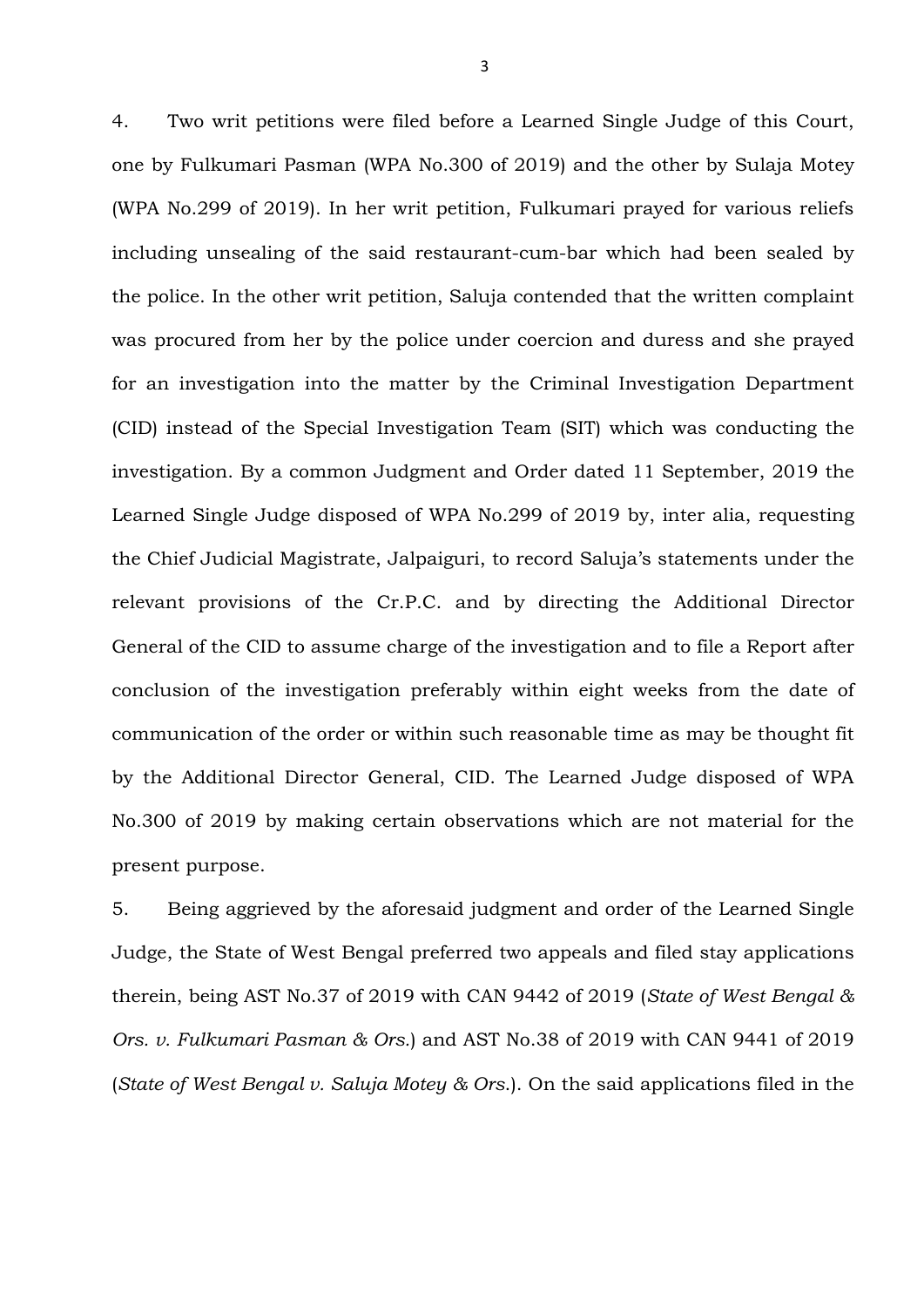said two appeals a common order dated 1 October, 2019 was passed by a Division Bench of this Court, the operative portion whereof reads as follows:

> *"In so far as the impugned order relates to WPA 299 of 2019, we order stay of operation of the direction that the Criminal Investigation Department (CID) will take over the investigation. We also direct that the Special Investigation Team which is now carrying on with the investigation may proceed with the investigation but shall not conclude the investigation or file final report before the criminal court under Section 156(3) Cr.P.C. until next date of hearing.*

> *In so far as the appeal which arises from WPA No.300 of 2019 is concerned, we record the submission of the learned Advocate General that an application filed by the writ petitioner before the criminal court for opening the sealed premises was disallowed and that has not been challenged in any proceedings. However, we are of the view that the reasons given by the learned Single Judge in the impugned order are cogent enough to sustain the direction granted in WPA 300 of 2019 provisionally and subject to further orders in this writ appeal. Therefore, the directions contained in the impugned order of the learned Single Judge, in so far as it relates to WPA 300 of 2019 shall be given effect to by the appellants/respondents in WPA 300 of 2019 forthwith."*

6. On or about 15 November, 2019, the State of West Bengal filed an application being CAN 10845 of 2019 in one of the pending appeals seeking leave to file charge-sheet against the OP and other accused persons.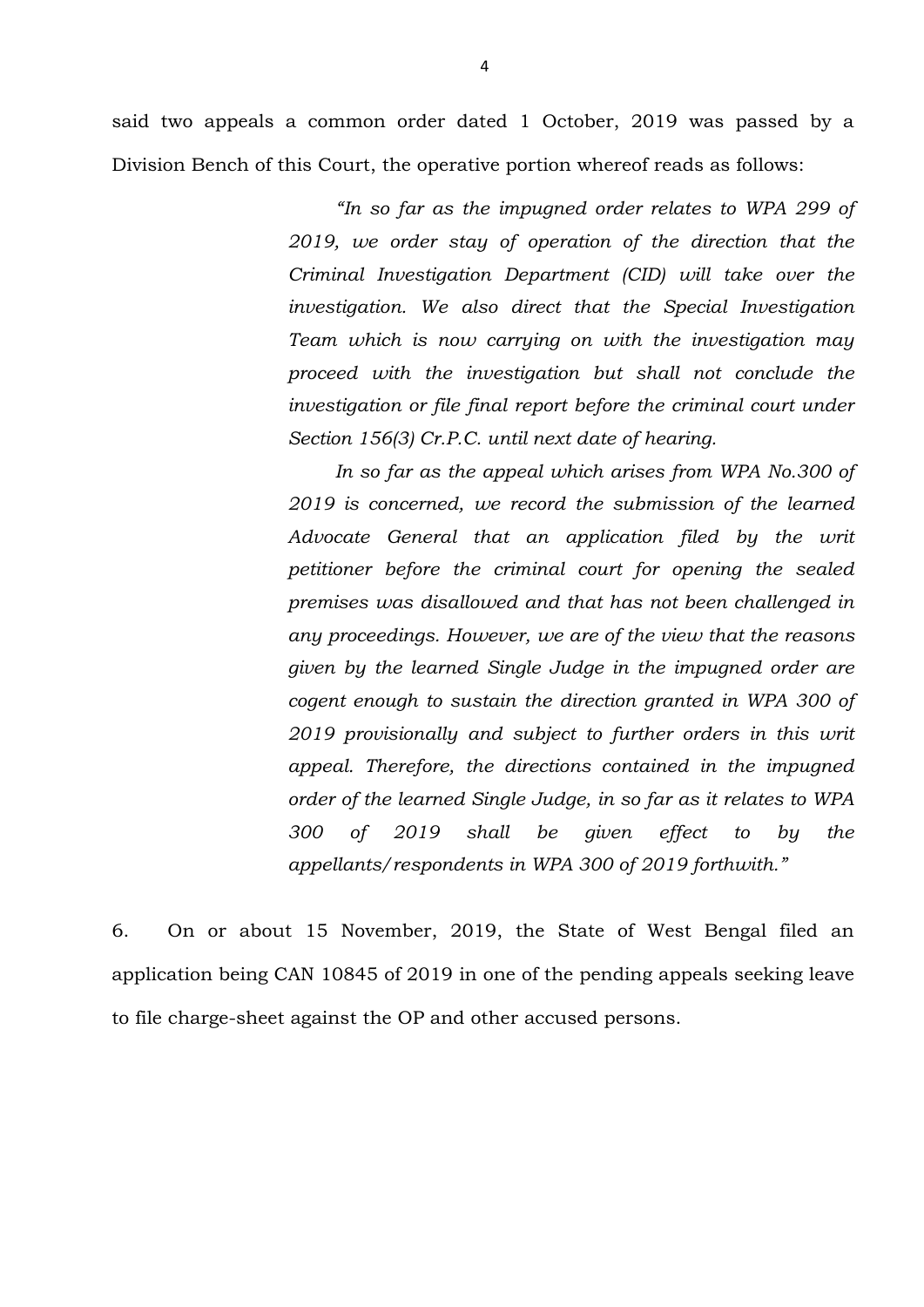7. On 19 November, 2019, the Learned CJM, Jalpaiguri allowed the OP's application for statutory bail since 90 days had elapsed from 20 August, 2019 when the OP had been taken into custody but charge-sheet had not been filed.

8. Learned Advocate General appearing for the State of West Bengal submitted that there was no failure on the part of the Investigating Officer (I.O.) to file the charge-sheet. The charge-sheet was ready by 15 November, 2019. The same could not be filed before the Learned Trial Court only because of the restraint order dated 1 October, 2019 passed by the Division Bench of this Court. The State duly made an application before the Division Bench for modification of its earlier order by granting leave to the police to file the chargesheet. However, in spite of best of efforts, Learned Advocates for the State could not have the application heard by the Court. The statutory right of an accused in judicial custody to be enlarged on bail upon expiry of 60 days or 90 days, as the case may be, depending on the nature of the offence that the accused is charged with, arises only if there is failure or default on the part of the I.O. to file the charge-sheet within the period stipulated in Section 167 of the Cr.P.C. That is why statutory bail is also referred to as default bail. However, in this case there was no default on the part of the I.O. Filing the charge-sheet without obtaining leave of the Division Bench would have amounted to contempt of Court. Section 167 (2) of Cr.P.C. only prescribes a procedure. Nobody has a vested right in a procedure being complied with.

9. Learned Advocate General submitted that as on the date of grant of statutory bail to the OP, the State's application for leave to file the charge-sheet was pending before the High Court. During pendency of such application, which

5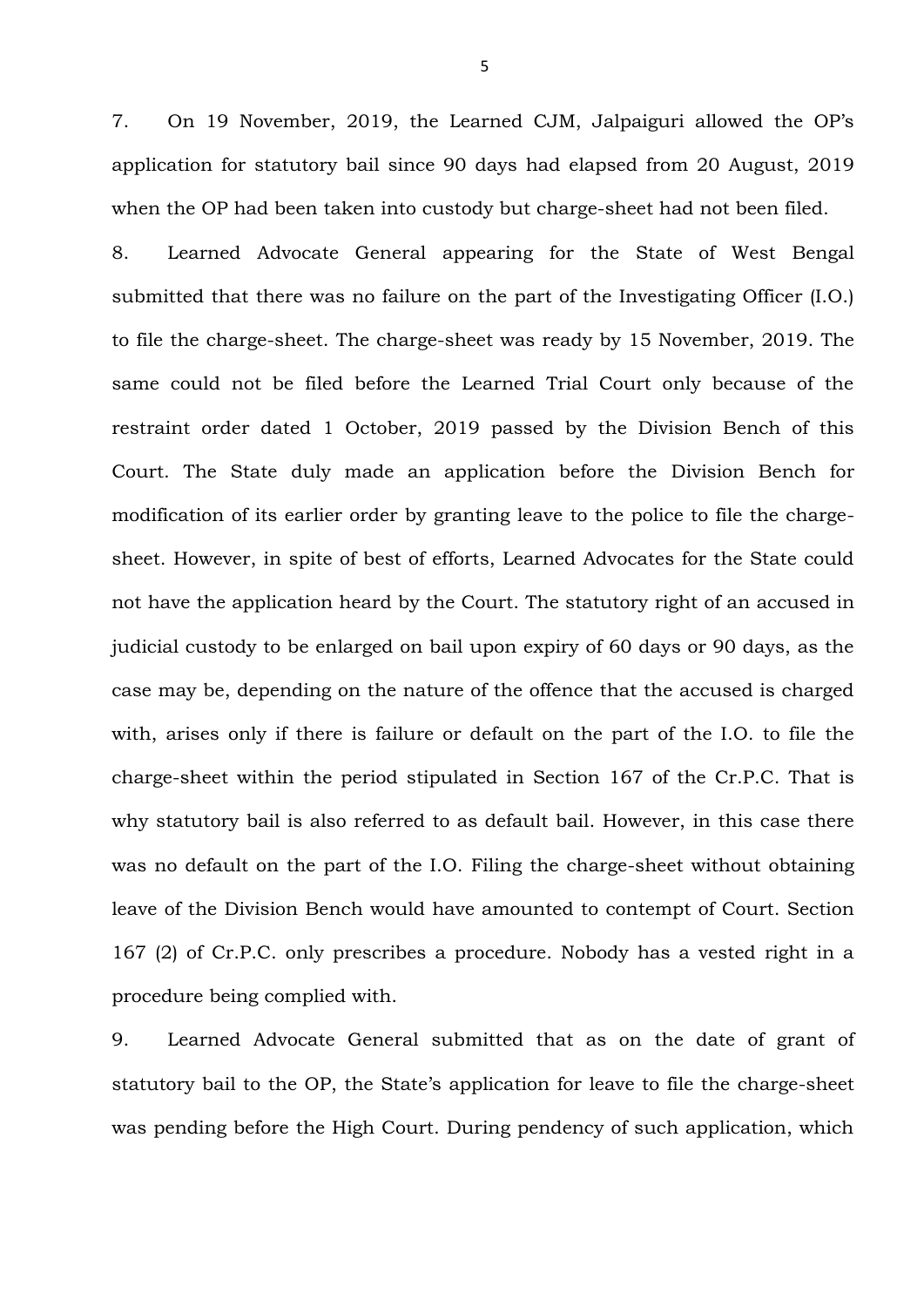was filed prior to expiry of the statutory period of 90 days, the Learned Magistrate could not have granted bail to the OP. Pendency of the State's application before the High Court operated as a bar to the Learned Magistrate taking up the application for statutory bail for consideration. In this connection Learned Advocate General relied on a decision of the Hon'ble Supreme Court in the case of *Rambeer Shokeen v. State (NCT of Delhi): (2018) 4 SCC 405*. We shall revert back to this decision later in this judgment. Relying on that judgment, Learned Advocate General submitted that upon expiry of the statutory period of 60 days or 90 days, as the case may be, no indefeasible right accrues to the accused in custody to get bail.

10. Appearing for the OP, Mr. Farook M. Razak, Learned Senior Counsel submitted that the Proviso to Section 167(2) of the Cr.P.C. is a mandate on the Court to release the accused person on bail upon expiry of the statutory period of 60 days or 90 days, as the case may be, if he is prepared to and does furnish bail. Learned Counsel referred to Paragraph 12 of the petition filed before us and submitted that investigation has still not been completed. Hence, I.O. could not have been in a position to file the charge-sheet on or about 15 November, 2019 when the State filed its application before the High Court.

11. Mr. Razak further submitted that bail granted under the Proviso to Section 167(2) of Cr.P.C. is deemed to be bail granted under the Provisions of Chapter XXXIII of Cr.P.C. i.e. under Section 437 or 439 of the Cr.P.C. The instant application is under Section 439(2) of the Cr.P.C. The State has not demonstrated that the OP has misused bail in any manner or has tampered with

6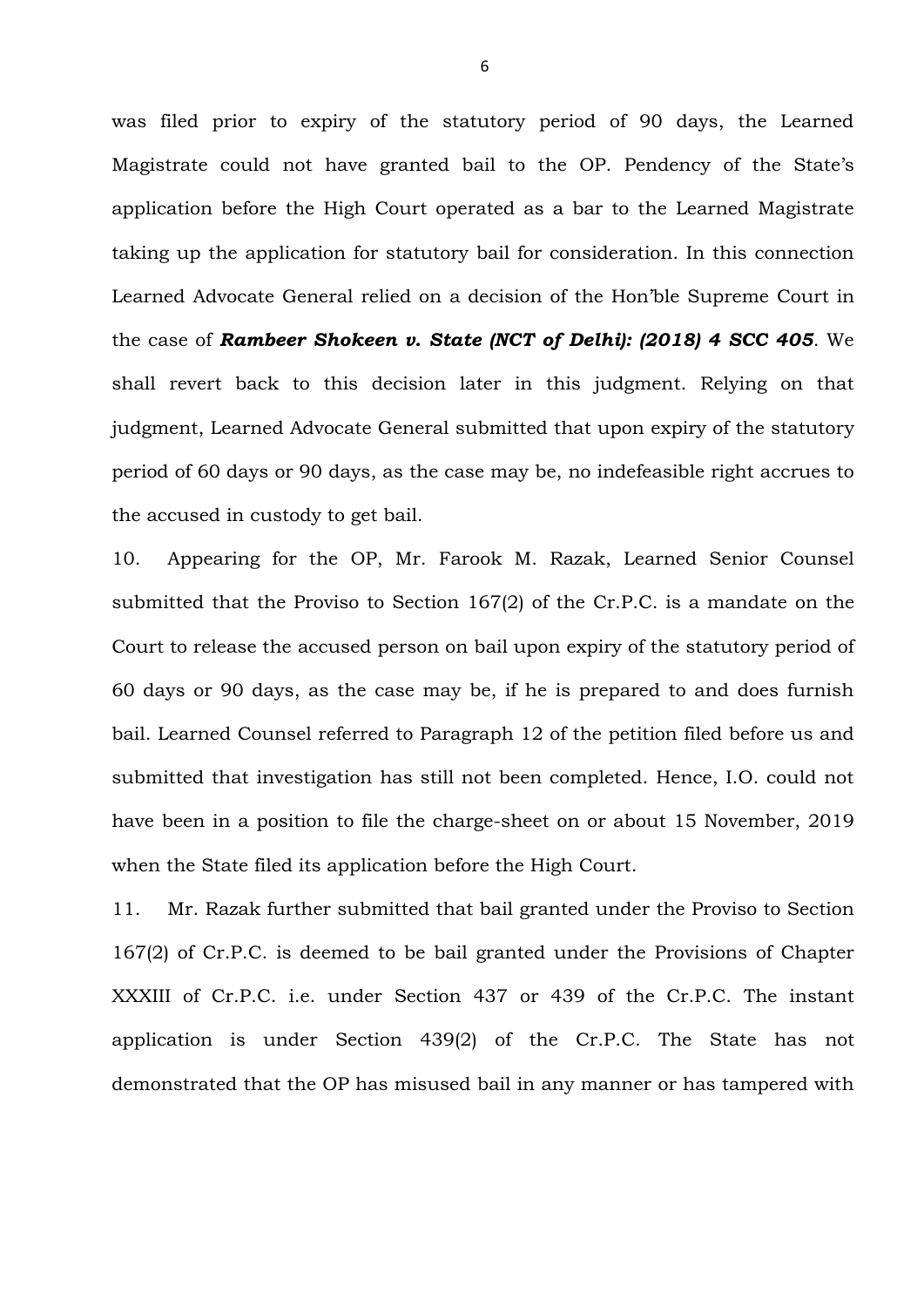evidence or has threatened any witness or has breached any condition of bail granted by the Learned Magistrate. Hence, the application is misconceived.

12. Learned Counsel further submitted that the OP was in custody for 90 days. The I.O. could have easily interrogated him. This was not done. It is futile for the State to say that the OP could not be interrogated and the investigation is, therefore, incomplete. He submitted that upon expiry of the statutory period, an indefeasible right accrues in favour of the detained accused person to be enlarged on bail and the Learned Magistrate has no option in the matter but to grant bail, unless of course, the charge-sheet has been filed by the I.O. in the meantime, in which case, the accused person has to resort to the provisions of Chapter XXXIII of the Cr.P.C. to obtain bail.

Further, the OP was in police custody for at least three days. This was enough time for the police to interrogate him. No application was made by the Investigating Authority for permission to interrogate the OP in jail custody. It was not the fault of the OP that the charge-sheet was not filed within the statutory time period.

13. In this connection Learned Counsel relied on the decision of the Hon'ble Supreme Court in the case of *Uday Mohanlal Acharya v. State of Maharashtra: (2001) 5 SCC 453*. He also relied on the decision of the Hon'ble Supreme Court in the case of *Achpal @ Ramswaroop & Anr. v. State of Rajasthan: AIR 2018 SC 4647* and also in the case of *Sayed Mohd. Ahmad Kazmi v. State (Govt. of NCT of Delhi) & Ors.: (2012) 12 SCC 1*. We shall revert back to these decisions later in this Judgment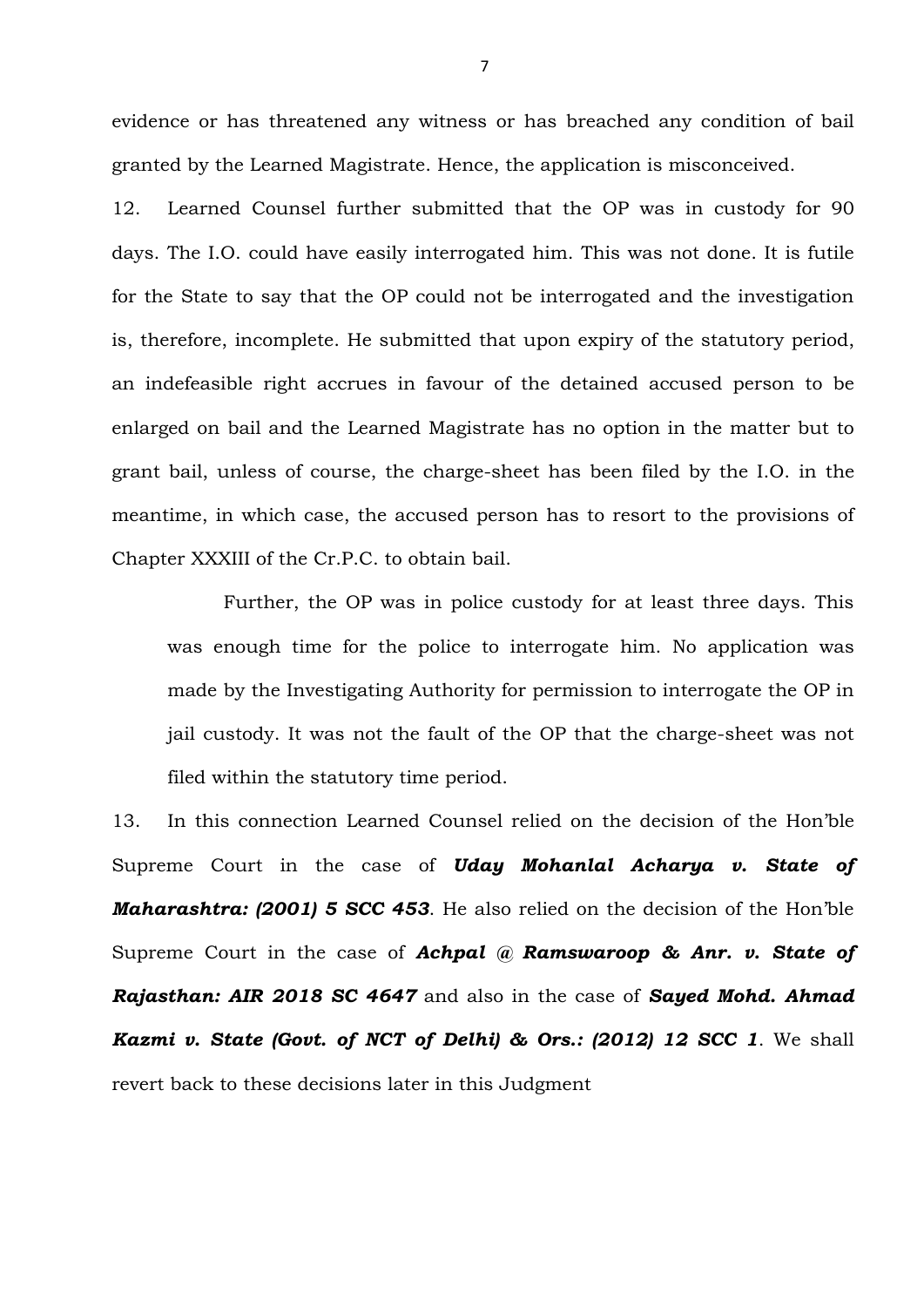14. Mr. Razak submitted that special statutes like Maharashtra Control of Organized Crime Act, 1999, Terrorist and Disruptive Activities (Prevention) Act, 1985 (since repealed), Narcotic Drugs and Psychotropic Substances Act, 1985, etc. have provisions for extension of time to complete investigation and correspondingly for extension of the period of detention of the accused person. The present case is not under any special statute. It is under the general law as enshrined in the provisions of the Cr.P.C. In the Cr.P.C. there is no provision for extension of time for completion of investigation and/or for extending the time period for custodial detention of the accused person. He submitted that once bail is granted, the same should not be cancelled unless a compelling reason has been shown therefor. In the present case no ground for cancellation of bail has been made out. In this connection Learned Counsel relied on a decision of the Hon'ble Supreme Court in the case of *X v. State of Telangana & Anr.: (2018)* 

*16 SCC 511*.

15. In reply, Learned Advocate General reiterated that the argument that on expiry of the statutory period, the accused in custody gets an automatic indefeasible right to be enlarged on bail is not in consonance with the criminal jurisprudence of our country. Investigation was complete in this case within the statutory time period. Charge-sheet could not be filed because of the restraint order of the High Court. There was no default on the part of the administration.

16. We have given our anxious consideration to the arguments advanced on behalf of the respective parties.

17. The essential facts of the case are not in dispute. The OP was taken into custody on 20.08.2019. Given the nature of the offence that the OP has been

8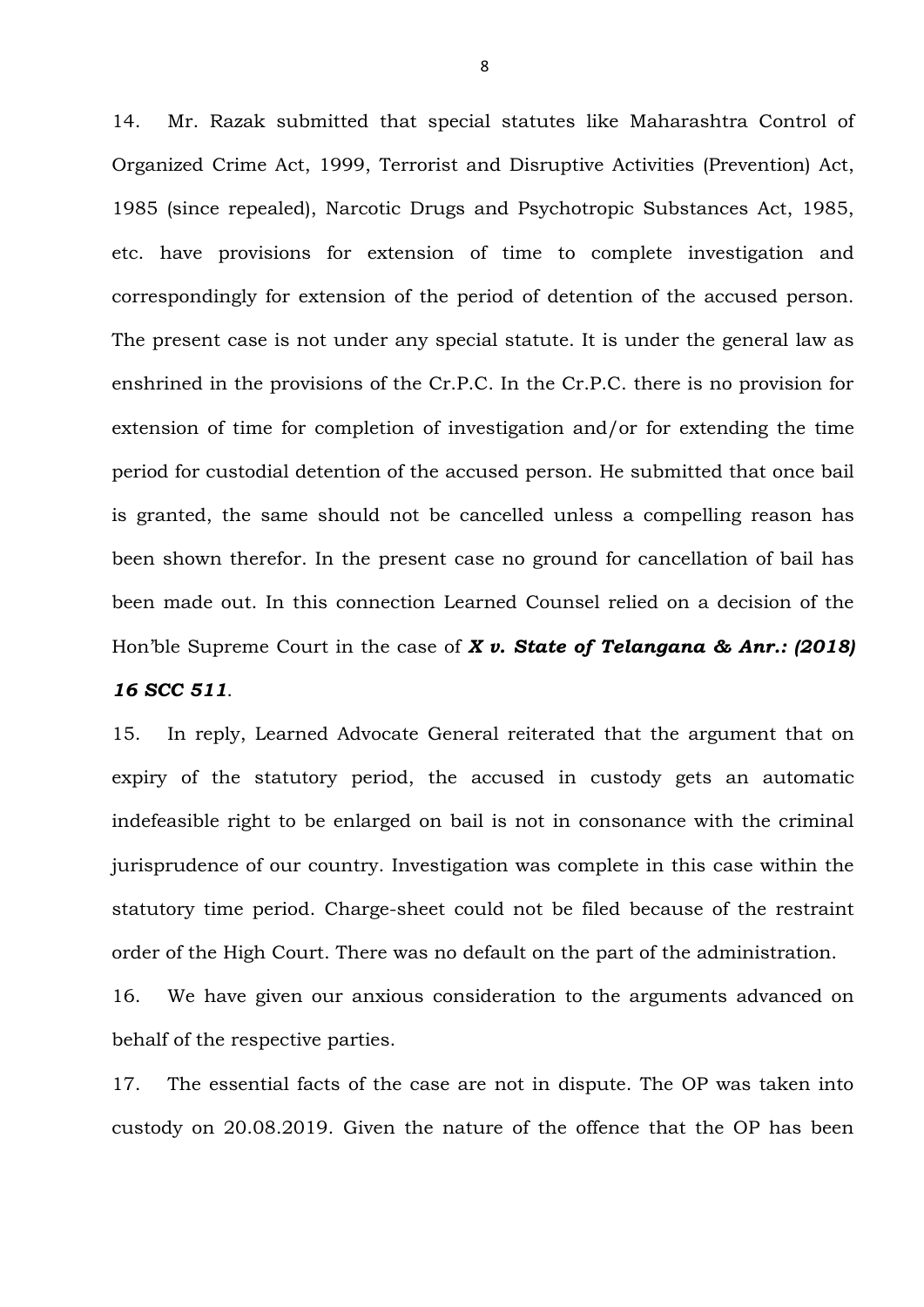charged with, it is also not in dispute that the statutory period of 90 days and not 60 days as mentioned in the Proviso to Section 167(2) of Cr.P.C. would apply to this case. 90 days was to expire on 19.11.2019. On 01.10.2019 an order was passed by the High Court in a writ appeal permitting the SIT to proceed with the investigation but restraining the police from filing final Report till the next date of hearing. On or about 15.11.2019 the State filed an application before the High court for leave to file the charge-sheet. Such application could not be heard at least till the date of conclusion of hearing in the present matter i.e. 27.02.2020. In the meantime, on 19.11.2019 the Learned Magistrate allowed the OP's application for statutory bail. The question is whether such order of the Learned Magistrate can be faulted.

18. Section 167 of Cr.P.C., in so far as the same is material for the present purpose, provides as follows:

> *"(1) Whenever any person is arrested and detained in custody, and it appears that the investigation cannot be completed within the period of twenty-four hours fixed by section 57, and there are grounds for believing that the accusation or information is well-founded, the officer in charge of the police station or the police officer making the investigation, if he is not below the rank of sub-inspector, shall forthwith transmit to the nearest Judicial Magistrate a copy of the entries in the diary hereinafter prescribed relating to the case, and shall at the time forward the accused to such Magistrate.*

> *(2) The Magistrate to whom an accused person is forwarded under this section may, whether he has or has not jurisdiction to try the case, from time to time, authorise the detention of the accused in such custody as such Magistrate thinks fit, for a*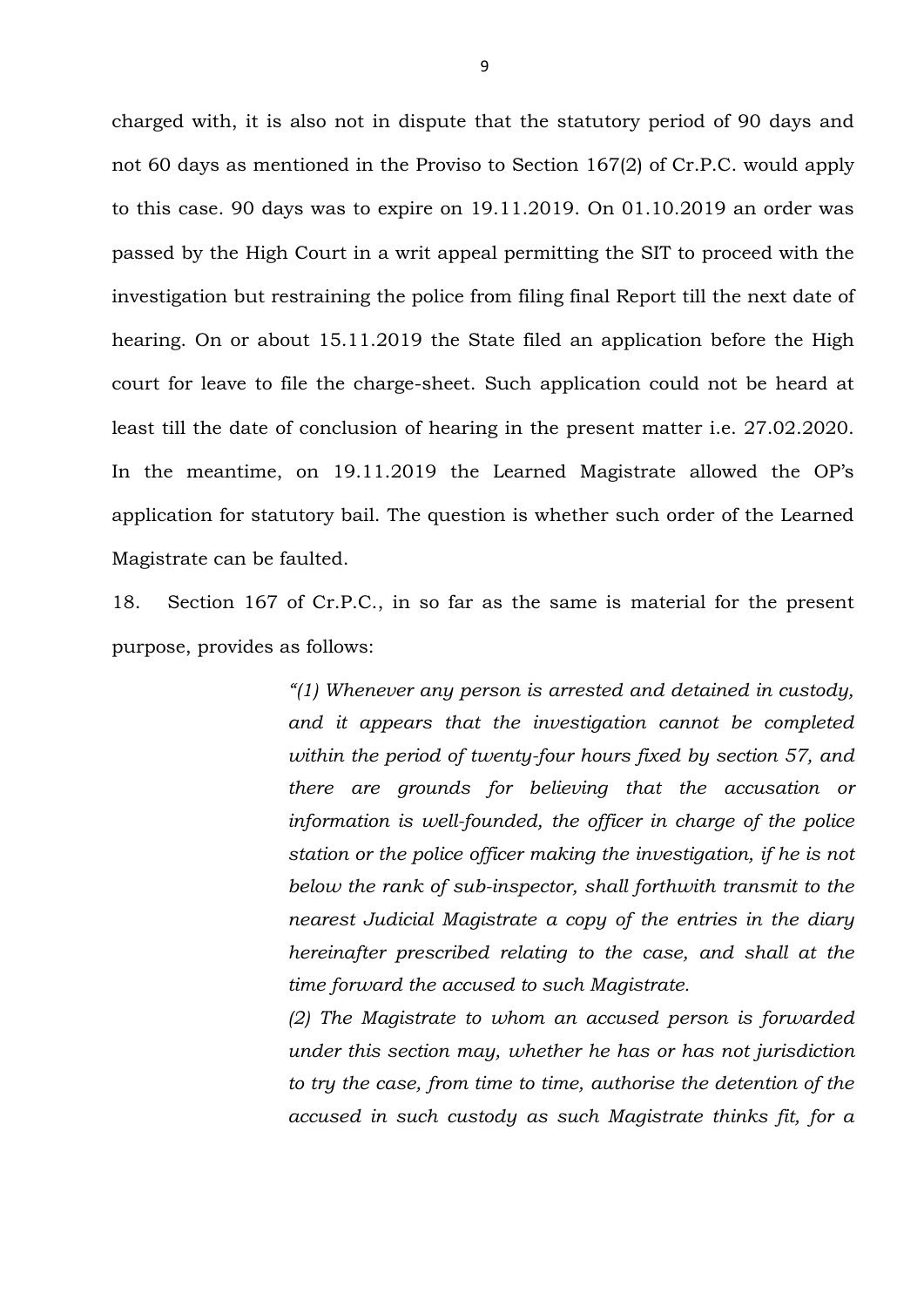*term not exceeding fifteen days in the whole; and if he has no jurisdiction to try the case or commit it for trial, and considers further detention unnecessary, he may order the accused to be forwarded to a Magistrate having such jurisdiction:*

*Provided that-*

*[(a) the Magistrate may authorise the detention of the accused person, otherwise than in the custody of the police, beyond the period of fifteen days, if he is satisfied that adequate grounds exist for doing so, but no Magistrate shall authorise the detention of the accused person in custody under this paragraph for a total period exceeding,-*

*(i) ninety days, where the investigation relates to an offence punishable with death, imprisonment for life or imprisonment for a term of not less than ten years;*

*(ii) sixty days, where the investigation relates to any other offence,*

*and, on expiry of the said period of ninety days, or sixty days, as the case may be, the accused person shall be released on bail if he is prepared to and does furnish bail, and every person released on bail under this sub-section shall be deemed to be so released under the provisions of Chapter XXXIII for the purposes of that Chapter;]"*

19. The question is whether the Learned Magistrate could have or should have rejected the OP's prayer for statutory bail only because of pendency of the State's application before the High Court for modification of its order dated 1 October, 2019 by granting leave to the police authorities to file the charge-sheet. In other words, could the pendency of the State's application before the High Court be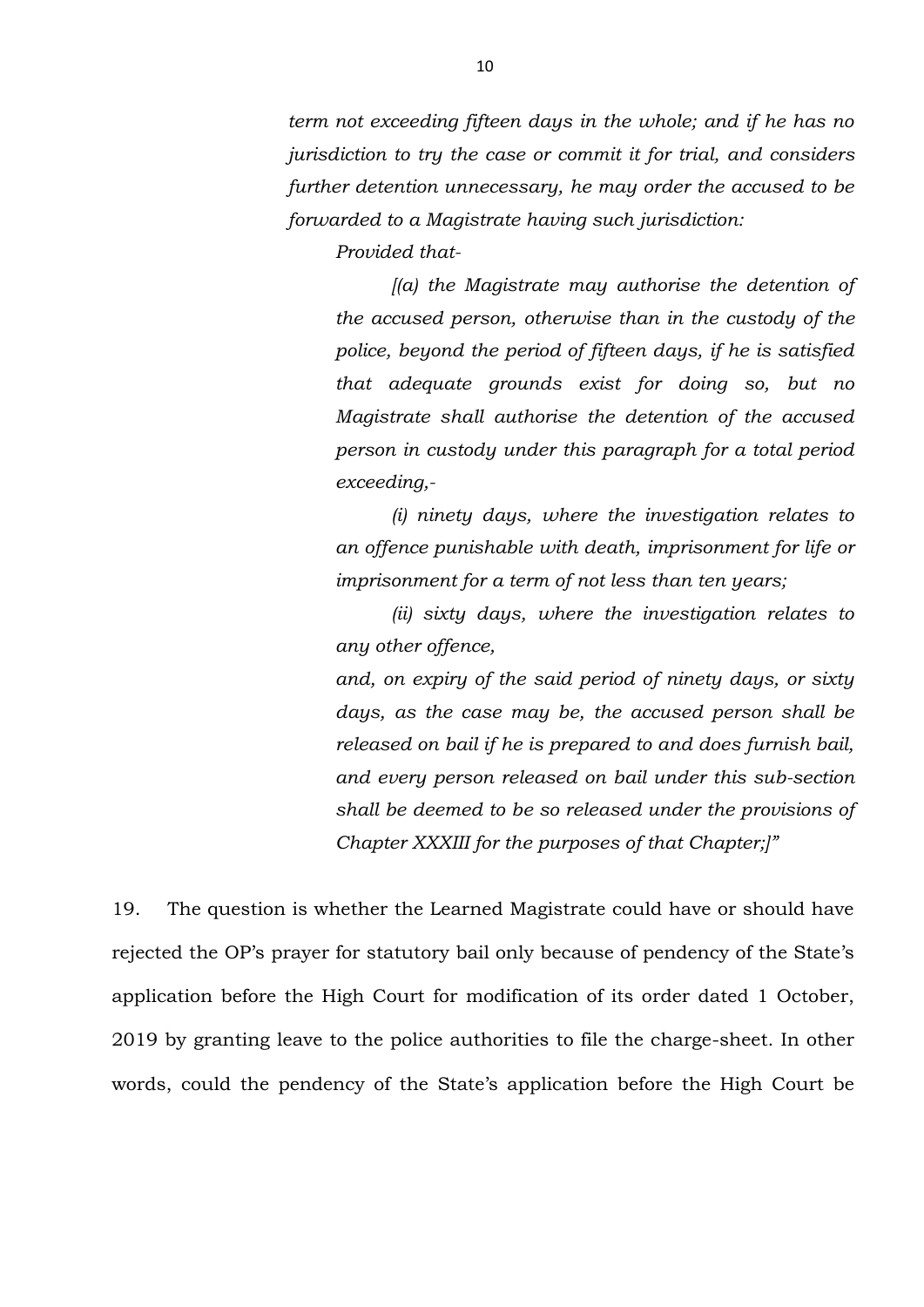construed as authorizing the Learned Magistrate to extend the custodial detention of the OP beyond 90 days by rejecting his prayer for statutory bail? 20. In the case of *Uday Mohanlal Acharya* (supra) the question that arose for consideration by the Hon'ble Supreme Court was, when can an accused be said to have availed of his right for being released on bail under the Proviso to Section 167(2) of the Cr.P.C., if a challan is not filed within the period stipulated thereunder. In the course of answering that question, the Hon'ble Court observed as follows in various paragraphs of the Judgment:

> *" The power under Section 167 is given to detain a person in custody while the police goes on with the investigation and before the Magistrate starts the enquiry. Section 167, therefore, is the provision which authorises the Magistrate permitting detention of an accused in custody and prescribing the maximum period for which such detention could be ordered. Having prescribed the maximum period, as stated above, what would be the consequences thereafter has been indicated in the proviso to sub-section (2) of Section 167. The proviso is unambiguous and clear and stipulates that the accused shall be released on bail if he is prepared to and does furnish the bail which has been termed by judicial pronouncement to be "compulsive bail" and such bail would be deemed to be a bail under Chapter 33. The right of an accused to be released on bail after expiry of the maximum period of detention provided under Section 167 can be denied only when an accused does not furnish bail, as is apparent from Explanation I to the said Section. The proviso to sub-section (2) of Section 167 is a beneficial provision for curing the mischief of indefinitely prolonging the investigation and thereby affecting the liberty of a citizen.*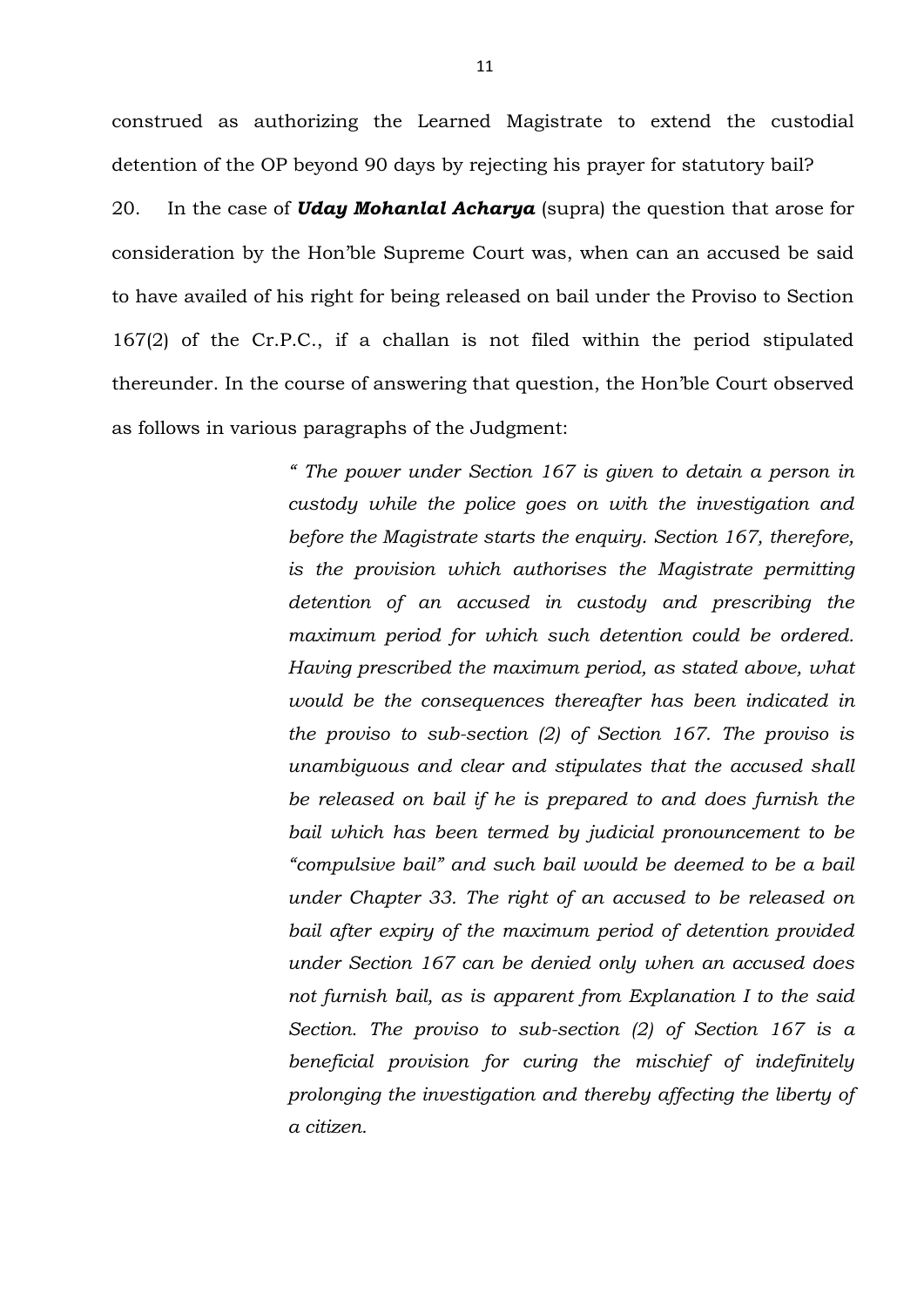#### *......................*

*There cannot be any dispute that on expiry of the period indicated in the proviso to sub-section (2) of Section 167 of the Code of Criminal Procedure the accused has to be released on bail, if he is prepared to and does furnish the bail. Even though a Magistrate does not possess any jurisdiction to refuse the bail when no charge-sheet is filed after expiry of the period stipulated under the proviso to sub-section (2) of Section 167 and even though the accused may be prepared to furnish the bail required, but such furnishing of bail has to be in accordance with the order passed by the Magistrate.*

# *The Constitution Bench in Paragraph 48 (Sanjay Dutt v. State through CBI: (1994) 5 SCC 410) stated thus:*

*"The indefeasible right accruing to the accused in such a situation is enforceable only prior to the filing of the challan and it does not survive or remain enforceable on the challan being filed, if already not availed of. Once the challan has been filed, the question of grant of bail has to be considered and decided only with reference to the merits of the case under the provisions relating to grant of bail to an accused after the filing of the challan. The custody of the accused after the challan has been filed is not governed by Section 167 but different provisions of the Code of Criminal Procedure. If that right had accrued to the accused but it remained unenforced till the filing of the challan, then there is no question of its enforcement thereafter since it is extinguished the moment challan is filed because Section 167 Cr.P.C. ceases to apply. The Division Bench also indicated that if there be such an application of the accused for release on bail and also a prayer for extension of time to complete the investigation according to the proviso in Section 20(4)(bb), both of them should be considered together. It*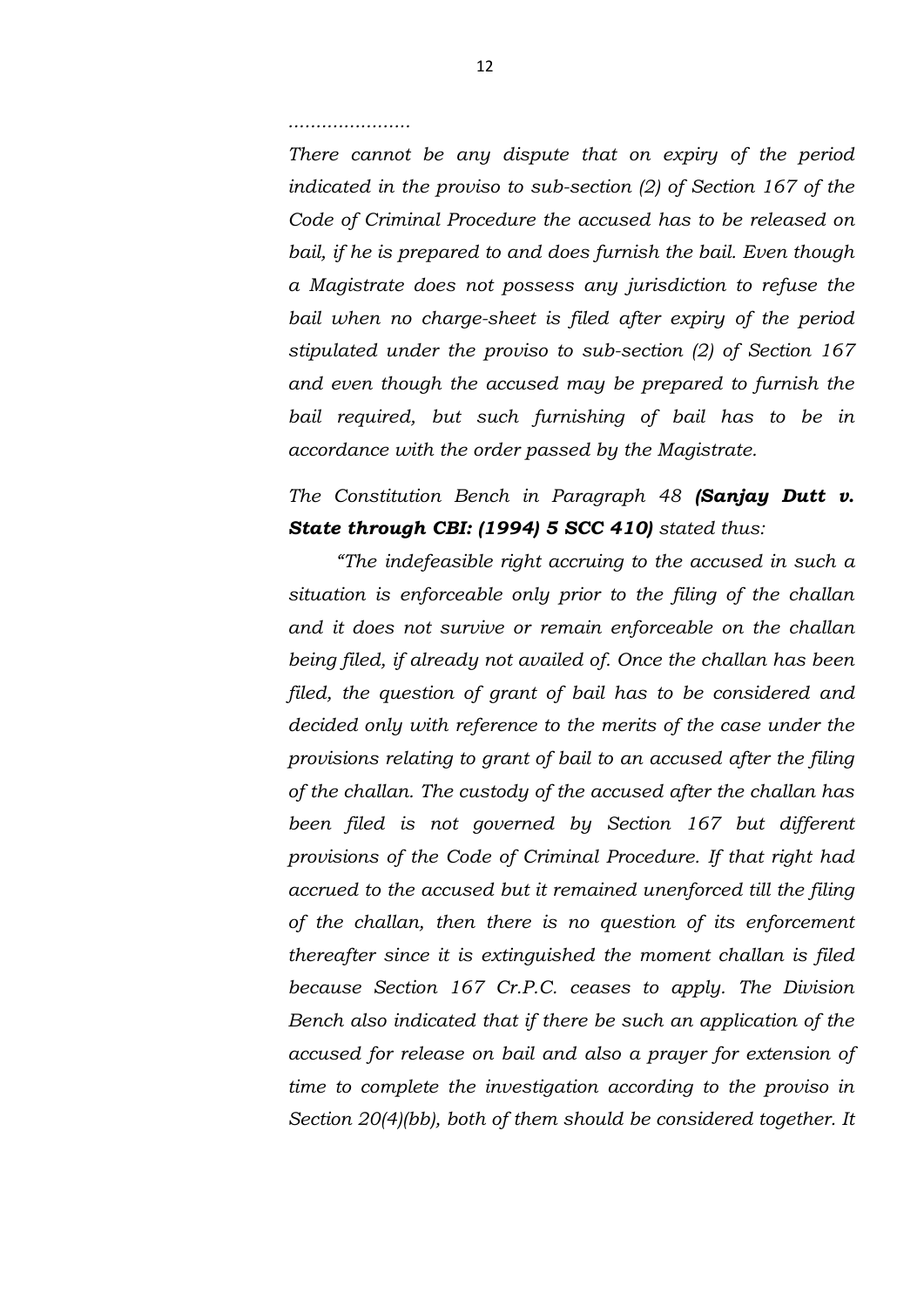*is obvious that no bail can be given even in such a case unless the prayer for extension of the period is rejected. In short, the grant of bail in such a situation is also subject to refusal of the prayer for extension of time, if such a prayer is made. If the accused applied for bail under this provision on expiry of the period of 180 days or the extended period, as the case may be, then he has to be released on bail forthwith. The accused, so released on bail may be arrested and committed to custody according to the provisions of the Code of Criminal Procedure."*

### *......................*

*A conspectus of the aforesaid decisions of this Court unequivocally indicates that an indefeasible right accrues to the accused on the failure of the prosecution to file the challan within the period specified under sub-section (2) of Section 167 and that right can be availed of by the accused if he is prepared to offer the bail and abide by the terms and conditions of the bail, necessarily, therefore, an order of the court has to be passed. It is also further clear that the indefeasible right does not survive or remain enforceable on the challan being filed, if already not availed of, as has been held by the Constitution Bench in Sanjay Dutt (supra) case.*

### *......................*

*To interpret the expression "availed of" to mean actually being released on bail after furnishing the necessary bail required would cause great injustice to the accused and would defeat the very purpose of the proviso to Section 167(2) of the Criminal Procedure Code and further would make an illegal custody to be legal, inasmuch as after the expiry of the stipulated period the Magistrate had no further jurisdiction to remand and such custody of the accused is without any valid order of remand. That apart, when an accused files an application for bail indicating his right to be released as no challan*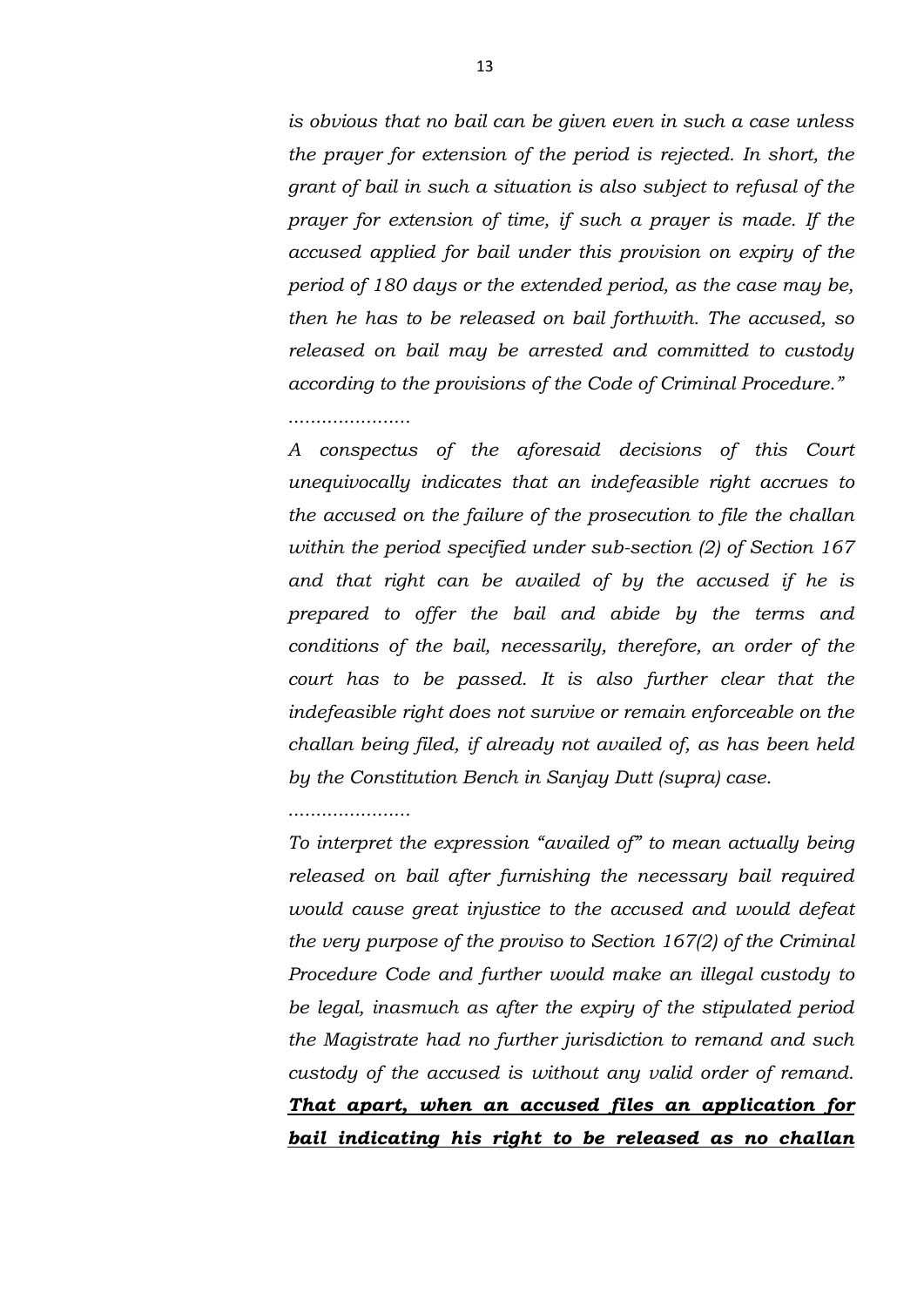*had been filed within the specified period, there is no discretion left in the Magistrate and the only thing he is required to find out is whether the specified period under the statute has elapsed or not, and whether a challan has been filed or not. (Emphasis is ours)*

#### *......................*

*In interpreting the expression "if not availed of" in the manner in which we have just interpreted we are conscious of the fact that accused persons in several serious cases would get themselves released on bail, but that is what the law permits, and that is what the legislature wanted and an indefeasible right to an accused flowing from any legislative provision ought not to be defeated by a court by giving a strained interpretation of the provisions of the Act. In the aforesaid premises, we are of the considered opinion that an accused must be held to have availed of his right flowing from the legislative mandate engrafted in the proviso to sub-section (2) of Section 167 of the Code if he has filed an application after the expiry of the stipulated period alleging that no challan has been filed and he is prepared to offer the bail that is ordered, and it is found as a fact that no challan has been filed within the period prescribed from the date of the arrest of the accused. In our view, such interpretation would subserve the purpose and the object for which the provision in question was brought on to the statutebook. In such a case, therefore, even if the application for consideration of an order of being released on bail is posted before the court after some length of time, or even if the Magistrate refuses the application erroneously and the accused moves the higher forum for getting a formal order of being released on bail in enforcement of his indefeasible right, then filing of challan at that stage will not take away the right of the accused. Personal liberty is one of the cherished objects of the*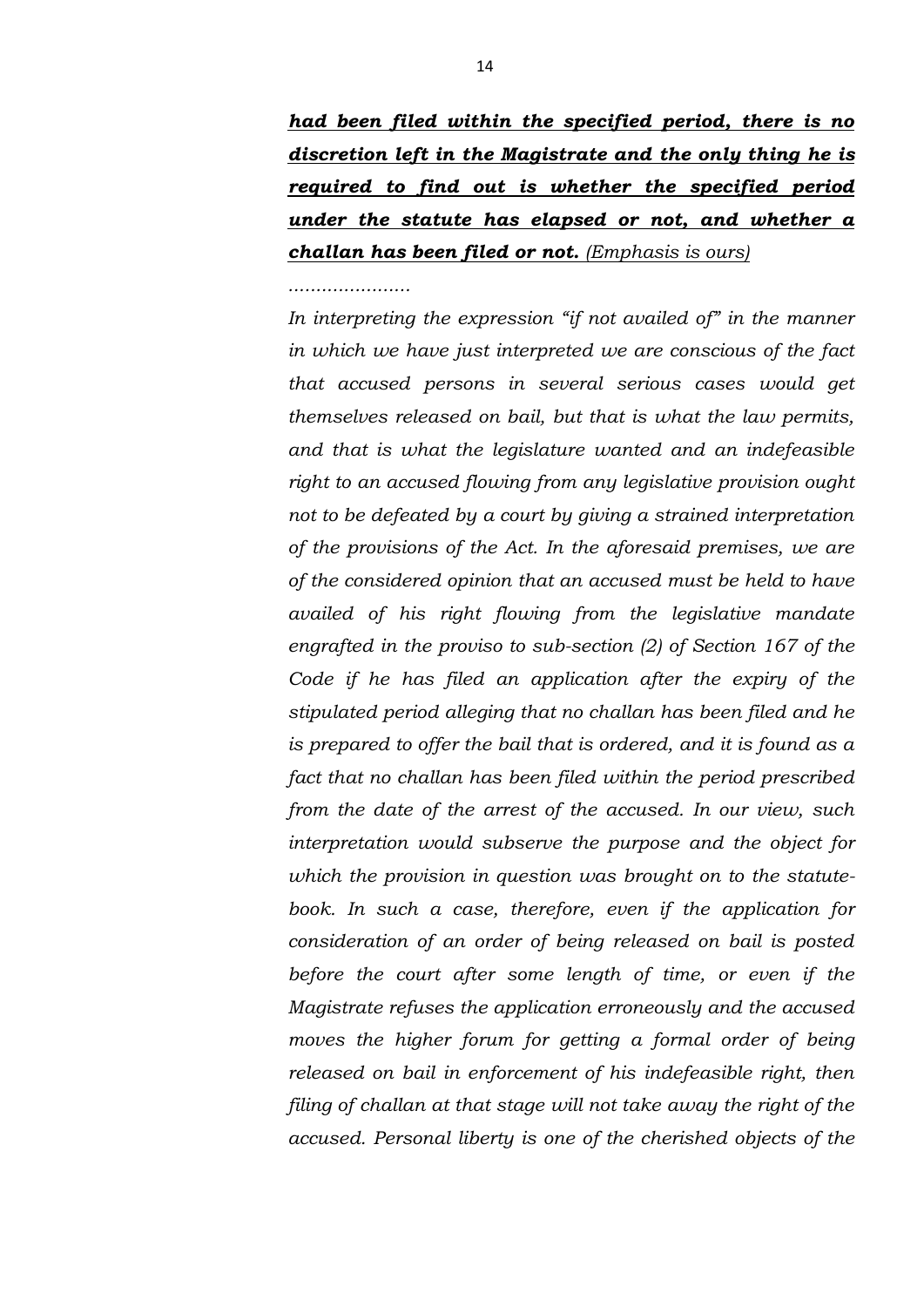*Indian Constitution and deprivation of the same can only be in accordance with law and in conformity with the provisions thereof, as stipulated under Article 21 of the Constitution. When the law provides that the Magistrate could authorise the detention of the accused in custody up to a maximum period as indicated in the provisions to subsection (2) of Section 167, any further detention beyond the period without filing of a challan by the investigating agency would be a subterfuge and would not be in accordance with law and in conformity with the provisions of the Criminal Procedure Code, and as such, could be violative of Article 21 of the Constitution. There is no provision in the Criminal Procedure Code authorising detention of an accused in custody after the expiry of the period indicated in proviso to sub-section (2) of Section 167 excepting the contingency indicated in Explanation I, namely, if the accused does not furnish the bail. (Emphasis is ours). It is in this sense it can be stated that if after expiry of the period, an application for being released on bail is filed, and the accused offers to furnish the bail and thereby avail of his indefeasible right and then an order of bail is passed on certain terms and conditions but the accused fails to furnish the bail, and at that point of time a challan is filed, then possibly it can be said that the right of the accused stood extinguished. But so long as the accused files an application and indicates in the application to offer bail on being released by appropriate orders of the court then the right of the accused on being released on bail cannot be frustrated* 

*on the off chance of the Magistrate not being available and the matter not being moved, or that the Magistrate erroneously refuses to pass an order and the matter is moved to the higher forum and a challan is filed in interregnum. This is the only*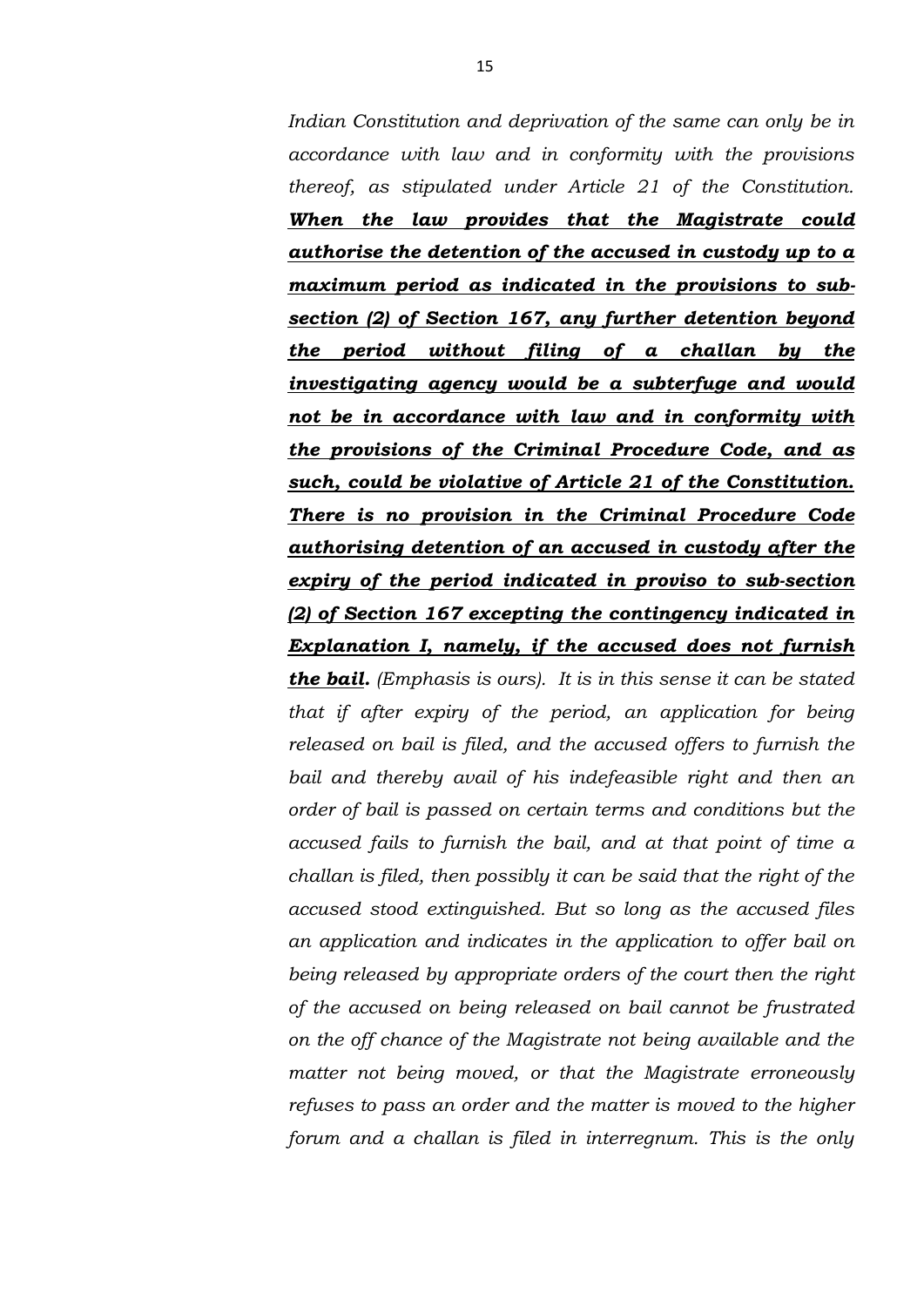*way how a balance can be struck between the so-called indefeasible right of the accused on failure on the part of the prosecution to file a challan within the specified period and the interest of the society, at large, in lawfully preventing an accused from being released on bail on account of inaction on the part of the prosecuting agency. On the aforesaid premises, we would record our conclusions as follows:*

- *1.Under sub-section (2) of Section 167, a Magistrate before whom an accused is produced while the police is investigating into the offence can authorise detention of the accused in such custody as the Magistrate thinks fit for a term not exceeding 15 days on the whole.*
- *2.Under the proviso to the aforesaid sub-section (2) of Section 167, the Magistrate may authorise detention of the accused otherwise than in the custody of police for a total period not exceeding 90 days where the investigation relates to offence punishable with death, imprisonment for life or imprisonment for a term of not less than 10 years, and 60 days where the investigation relates to any other offence.*
- *3.On the expiry of the said period of 90 days or 60 days, as the case may be, an indefeasible right accrues in favour of the accused for being released on bail on account of default by the investigating agency in the completion of the investigation within the period prescribed and the accused in entitled to be released on bail, if he is prepared to and furnishes the bail as directed by the Magistrate. (Emphasis is ours)*
- *4.When an application for bail is filed by an accused for enforcement of his indefeasible right alleged to have been accrued in his favour on account of default on the part of the investigating agency in completion of the investigation within the specified period, the Magistrate/court must dispose of it*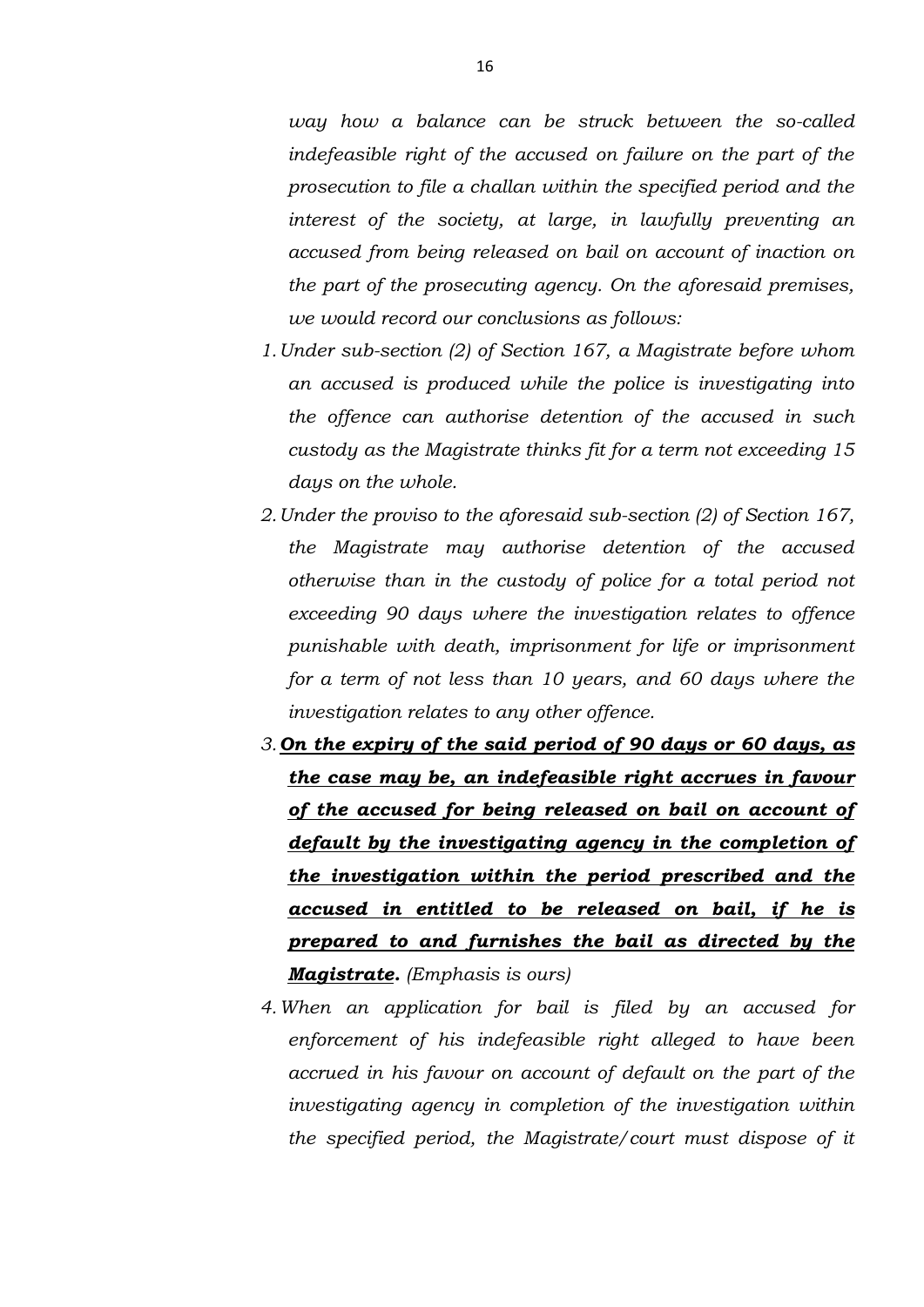*forthwith, on being satisfied that in fact the accused has been in custody for the period of 90 days or 60 days, as specified and no charge-sheet has been filed by the investigating agency. Such prompt action on the part of the Magistrate/court will not enable the prosecution to frustrate the object of the Act and the legislative mandate of an accused being released on bail on account of the default on the part of the investigating agency in completing the investigation within the period stipulated.*

- *5.If the accused is unable to furnish the bail as directed by the Magistrate, then on a conjoint reading of Explanation I and the proviso to sub-section (2) of Section 167, the continued custody of the accused even beyond the specified period in para (a) will not be unauthorised, and therefore, if during that period the investigation is complete and the charge-sheet is filed then the so-called indefeasible right of the accused would stand extinguished.*
- *6.The expression "if not already availed of" used by this Court in Sanjay Dutt (supra) case must be understood to mean when the accused files an application and is prepared to offer bail on being directed. In other words, on expiry of the period specified in para (a) of the proviso to sub-section (2) of Section 167 if the accused files an application for bail and offers also to furnish the bail on being directed, then it has to be held that the accused has availed of his indefeasible right even though the Court has not considered the said application and has not indicated the terms and conditions of bail, and the accused has not furnished the same."*

21. In the more recent case of *Achpal @ Ramswaroop & Anr.* (supra), the appellants had been in custody from 08.04.2018. Hence, the investigation in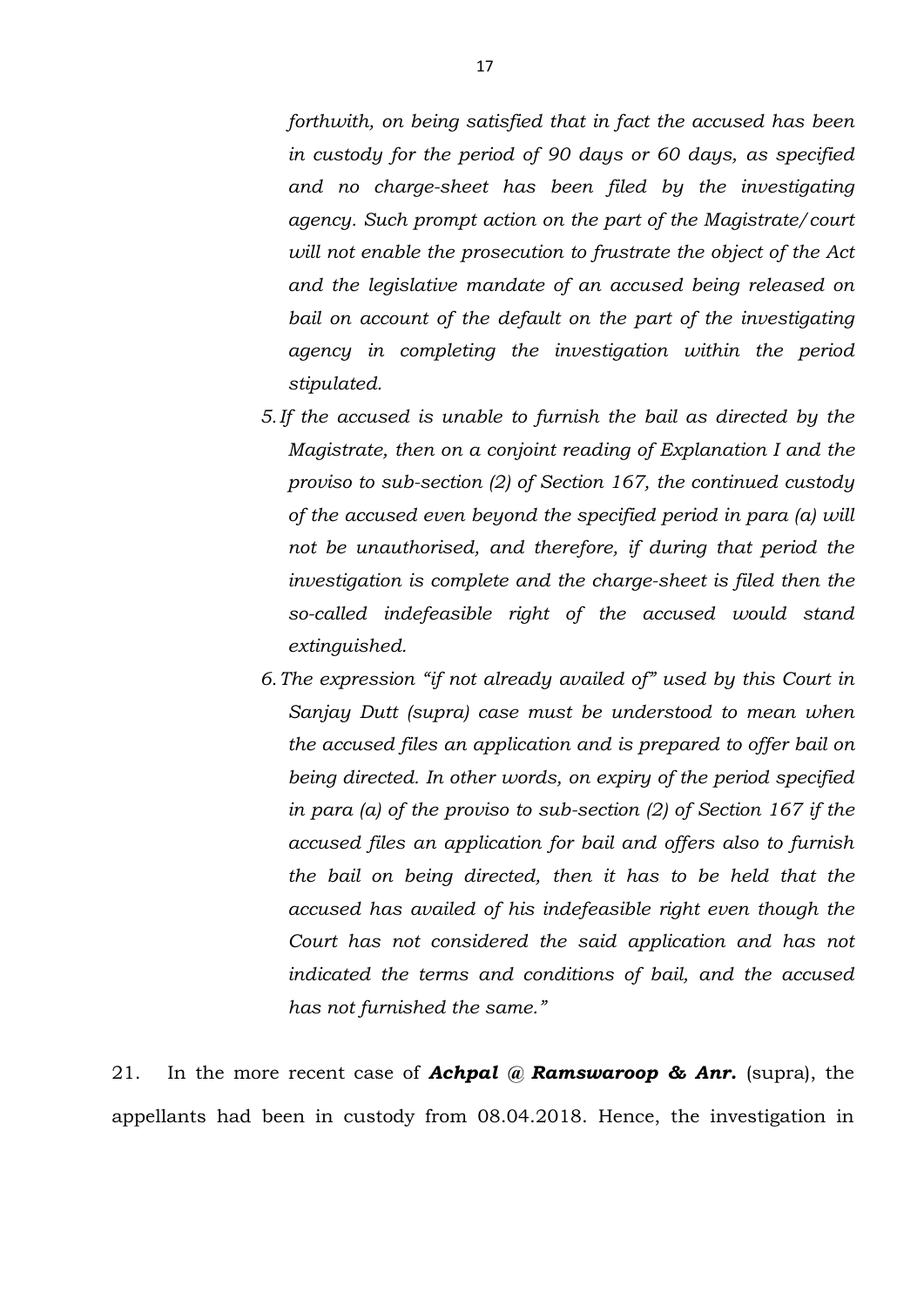terms of Section 167 of the Cr.P.C. had to be completed by 07.07.2018. The investigation was completed and challan under Section 173 of the Cr.P.C. was filed by the police before the concerned Judicial Magistrate on 05.07.2018. However, two days before that, an order had been passed by the High Court recording submission of the Public Prosecutor that investigation in the matter would be conducted by a Gazetted Police Officer. The investigation which led to filing of the report on 05.07.2018, was not in conformity with the statements made before the High Court, since, the report was filed by a police officer lower in rank than an ASP and who was not a Gazetted Police Officer. For this reason, the papers were returned by the Magistrate. The statutory period of 90 days expired on 07.07.2018. Immediately the accused persons applied for statutory bail. The Learned Magistrate by his order dated 09.07.2018 rejected the application observing that the Charge-sheet that was filed on 05.07.2018 was returned due to technical fault and also by observing that the effect of the High Court's order dated 03.07.2018 was extension of period within which the investigation could be completed.

Such rejection of prayer for statutory bail was challenged by the accused persons before the High Court. While rejecting the petition of the accused persons, the High Court observed that no case for grant of bail under Section 167(2) of Cr.P.C. had been made out as the time was extended by the High Court and the I.O. was afforded two months' time to file charge-sheet. It was further observed that the I.O. had produced the charge-sheet before the concerned Court prior to 90 days but the same was returned in view of the order of the High Court.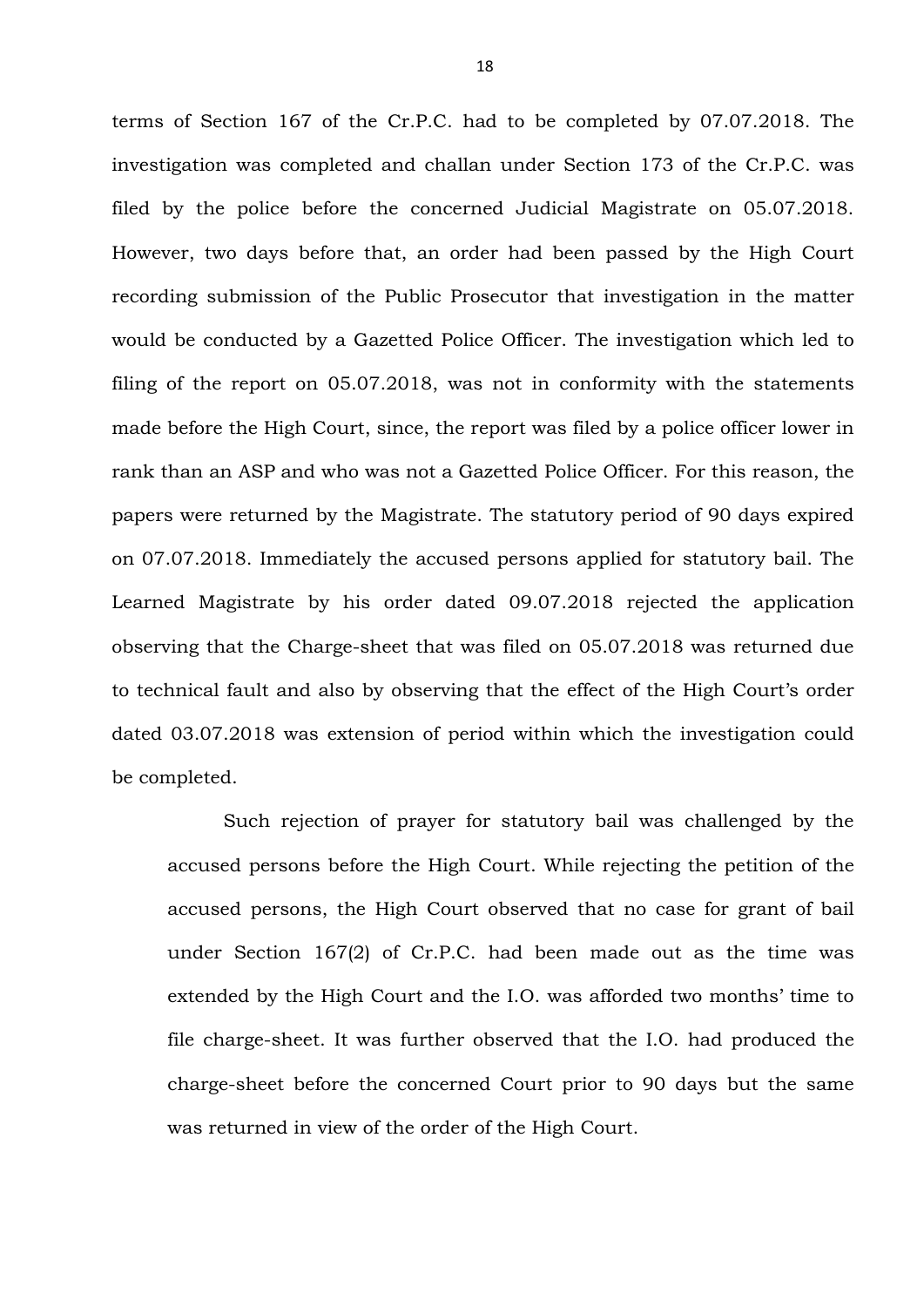The matter being carried to the Hon'ble Apex Court, two questions were formulated for consideration. Firstly, could it be said that the investigation was complete for the purposes of Section 167(2) of the Cr.P.C. so as to deny the benefit to the accused in terms of the said provision? Secondly, whether the order of the High Court could be construed as one under which the period for completing the investigation stood extended?

22. The Hon'ble Apex Court noted the earlier decisions of that Court including the one in the case of *Uday Mohanlal Acharya* (supra) and also noted the recommendations of the Law Commission of India pursuant to which the new Cr.P.C., 1973 was introduced. Having done so, the Hon'ble Court held as follows:

> *"18. In the present case as on the 90th day, there were no papers or the charge-sheet in terms of Section 173 of the Code for the concerned Magistrate to assess the situation whether on merits the accused was required to be remanded to further custody. Though the charge-sheet in terms of Section 173 came to be filed on 05.07.2018, such filing not being in terms of the order passed by the High Court on 03.07.2018, the papers were returned to the Investigating Officer. Perhaps it would have been better if the Public Prosecutor had informed the High Court on 03.07.2018 itself that the period for completing the investigation was coming to a close. He could also have submitted that the papers relating to investigation be filed within the time prescribed and a call could thereafter be taken by the Superior Gazetted Officer whether the matter required further investigation in terms of Section 173(8) of the Code or not. That would have been an ideal situation. But we have to consider the actual effect of the circumstances that got unfolded. The fact of the matter is that as on completion*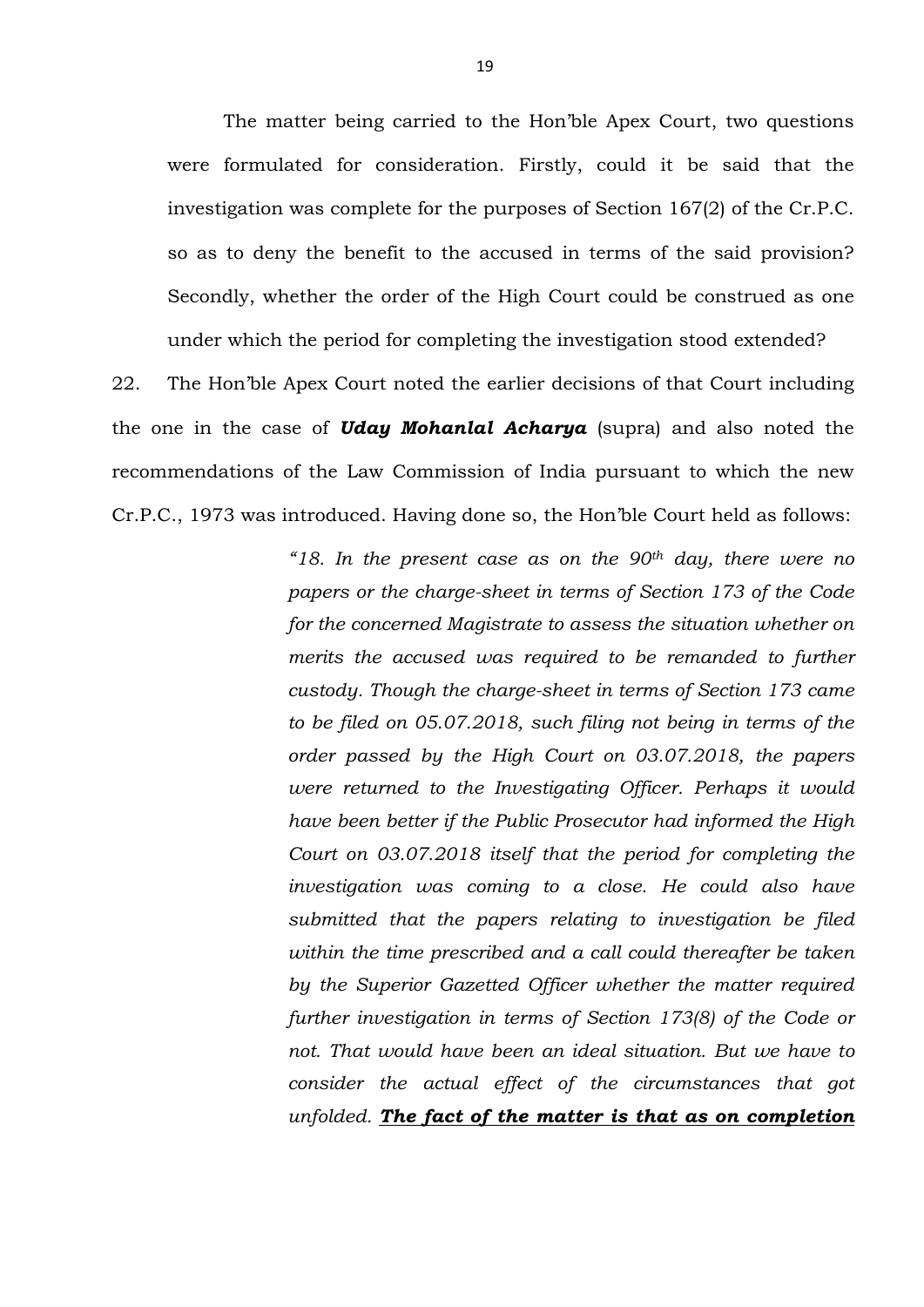*of 90 days of prescribed period under Section 167 of the Code there were no papers of investigation before the concerned Magistrate. The accused were thus denied of protection established by law. The issue of their custody had to be considered on merits by the concerned Magistrate and they could not be simply remanded to custody dehors such consideration. In our considered view the submission advanced by Mr. Dave, learned Advocate therefore has to be accepted. We now turn to the subsidiary issue, namely, whether the High Court could have extended the period. The provisions of the Code do not empower anyone to extend the period within which the investigation must be completed nor does it admit of any such eventuality. There are enactments such as the Terrorist and Disruptive Activities (Prevention) Act, 1985 and Maharashtra Control of Organized Crime Act, 1999 which clearly contemplate extension of period and to that extent those enactments have modified the provisions of the Code including Section 167. In the absence of any such similar provision empowering the Court to extend the period, no Court could either directly or indirectly extend such period. In any event of the matter all that the High Court had recorded in its order dated 03.07.2018 was the submission that the investigation would be completed within two months*  by a Gazetted Police Officer. The order does not indicate that it *was brought to the notice of the High Court that the period for completing the investigation was coming to an end. Mere recording of submission of the Public Prosecutor could not be taken to be an order granting extension. We thus reject the submissions in that behalf advanced by the Learned Counsel for the State and the complainant.*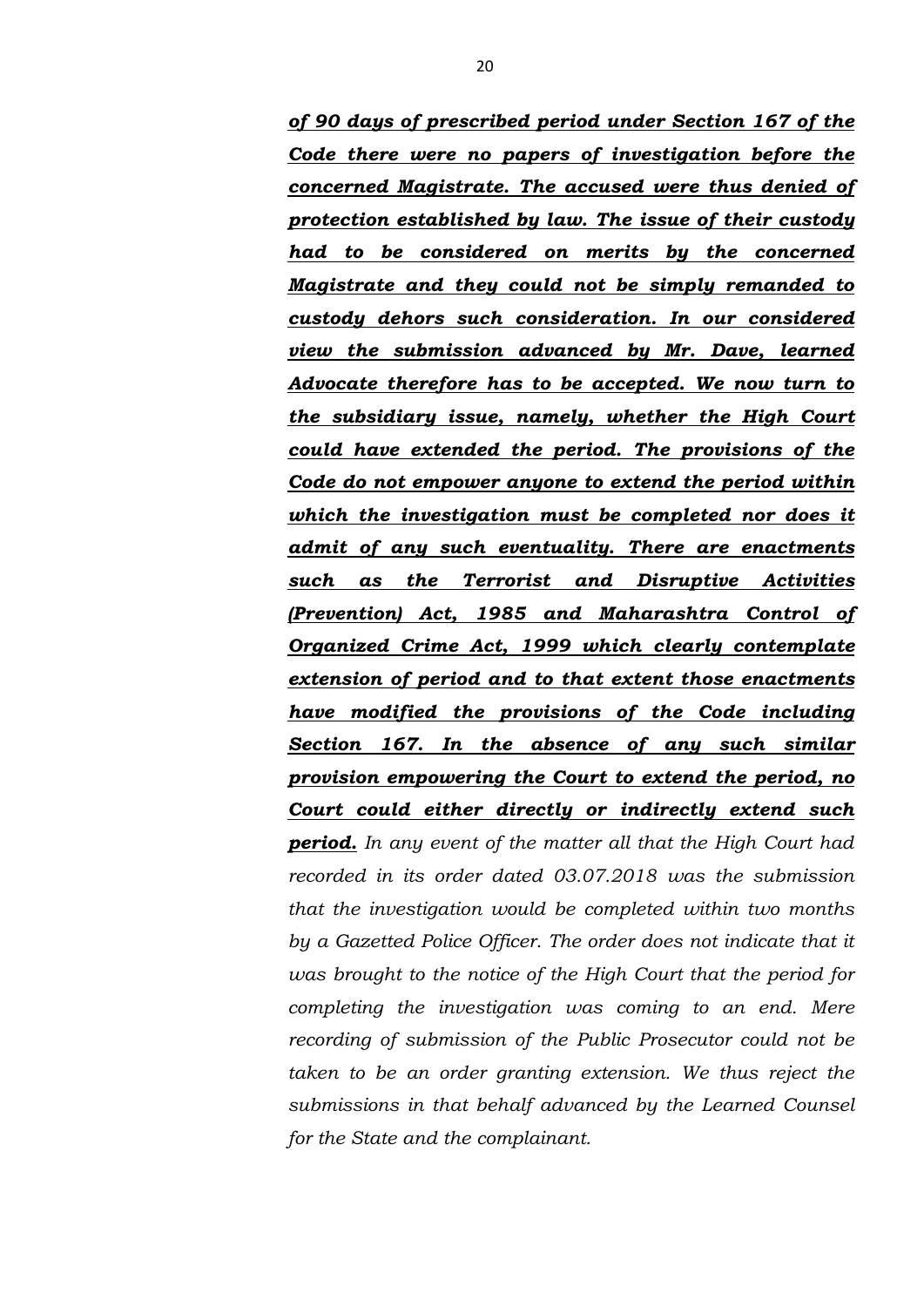*In our considered view the accused having shown their willingness to be admitted to the benefits of bail and having filed an appropriate application, an indefeasible right did accrue in their favour." (Emphasis is ours)*

23. On an analysis of the aforesaid two Judgments of the Hon'ble Supreme Court, inter alia, the following points emerge:

> (i) The Magistrate can authorise detention of an accused in custody up to a maximum period of 60 days or 90 days, depending on the nature of the alleged offence. It is not in dispute that in the facts of the present case, in view of the nature of the charging sections, the OP could be detained in custody up to 90 days from the date when he was first produced before the Magistrate after being arrested.

> (ii) The Magistrate has no jurisdiction to extend the period of detention beyond the statutory period mentioned in Section 167(2) of the Cr.P.C.

> (iii) On the expiry of the statutory period, if challan/charge-sheet has not been filed by then, the accused person acquires an indefeasible right to be enlarged on bail so long as he expresses his willingness to furnish bail. The Magistrate has no discretion in the matter and is statutorily bound to grant bail. All he has to see is whether at the time of the application being made, charge-sheet was on record before him. If not, he has no option but to grant bail.

> (iv) An accused will be said to have availed of his indefeasible right to be enlarged on statutory bail as soon as he files an application praying for such bail. Subsequent filing of the charge-sheet, even prior to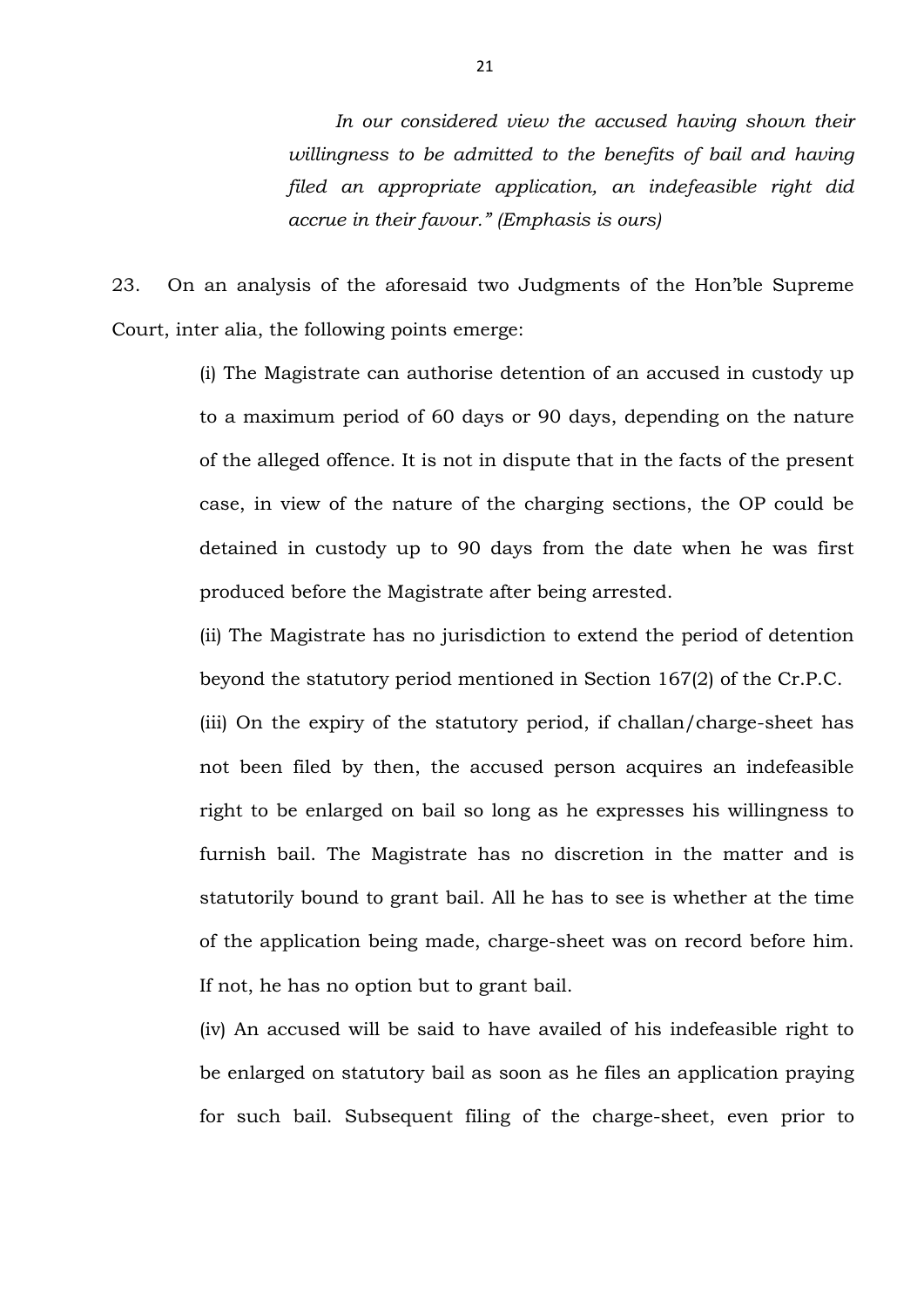hearing or disposal of the bail application, will not defeat or adversely affect the right of the accused to obtain statutory bail. It is an entirely different matter that after being granted bail and after going though the charge-sheet and materials on record, the Magistrate may authorise rearrest of the accused for the purpose of better investigation. However, once the right of statutory bail accrues in favour of the accused in custody and he exercises such right by filing an appropriate application expressing his willingness to furnish bail, he must be granted bail.

(v) No court can directly or indirectly extend the statutorily prescribed period within which investigation must be completed and the provisions of Cr.P.C. do not admit of any such eventuality. It would be a different thing altogether if the Court is dealing with a special statute like the Terrorist and Disruptive Activities (Prevention) Act, 1985 (since repealed) or the Maharashtra Control of Organized Crime Act, 1999 or Narcotic Drugs and Psychotropic Substances Act, 1985 which clearly empower the Court to extend the period of investigation and correspondingly, custodial detention of the accused. To that extent, those special enactments have modified the relevant provisions of Cr.P.C including Section 167 thereof. In the absence of such special provision, no Court can extend the period of investigation.

24. Applying the above principles of law to the facts of the present case, we find that on the day the OP applied for statutory bail and was granted bail, there was no charge-sheet before the Learned Magistrate. Admittedly, charge-sheet had not been filed by that date. The Learned Magistrate had no option but to

22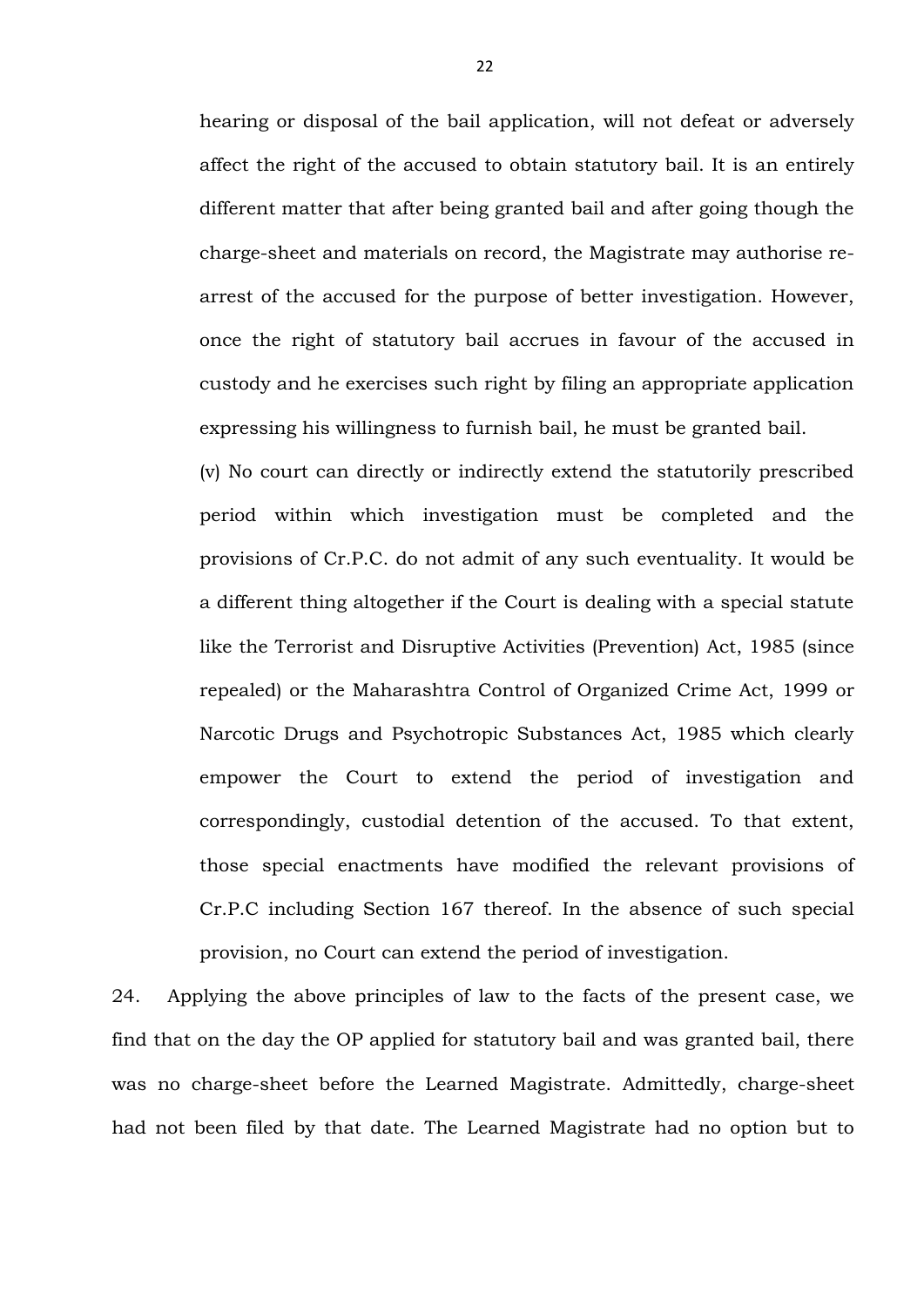grant bail in view of the law discussed above. He cannot be faulted in any manner for having allowed the application of the OP for grant of statutory bail. An indefeasible statutory right accrued in favour of the OP. The Learned Magistrate was wholly justified in giving effect to such statutory right of the OP.

25. The argument advanced by the Learned Advocate General that there was full justification for the administration in not filing the charge-sheet within the statutory period and that there was no default on the part of the State in that regard and hence, Learned Magistrate should have denied statutory bail, cannot be accepted in view of the law discussed above. It has been clearly held by the Hon'ble Apex Court that in the absence of special provision in a special statute, no Court can directly or indirectly extend the period within which the investigation has to be completed. We are not concerned with any special statute in the present case. We are dealing with the Cr.P.C which does not contemplate extension of the period of investigation. We are conscious that by the order dated 1 October, 2019, the High Court had restrained the administration from filing chare-sheet till the next date of hearing. However, such order cannot be construed as extending the period for completion of investigation. It was for the State to approach the High Court with sufficient time in hand to have the restraint order relaxed or modified. We notice that the State approached the High Court only on 15 November, 2019 when the 90 days from the date when the OP was remanded to custody was to expire on 19 November, 2019.

26. While considering the application for statutory bail, there is no scope for application of the 'default theory' as urged by Learned Advocate General, in the sense that bail should be denied if the charge-sheet was not filed within the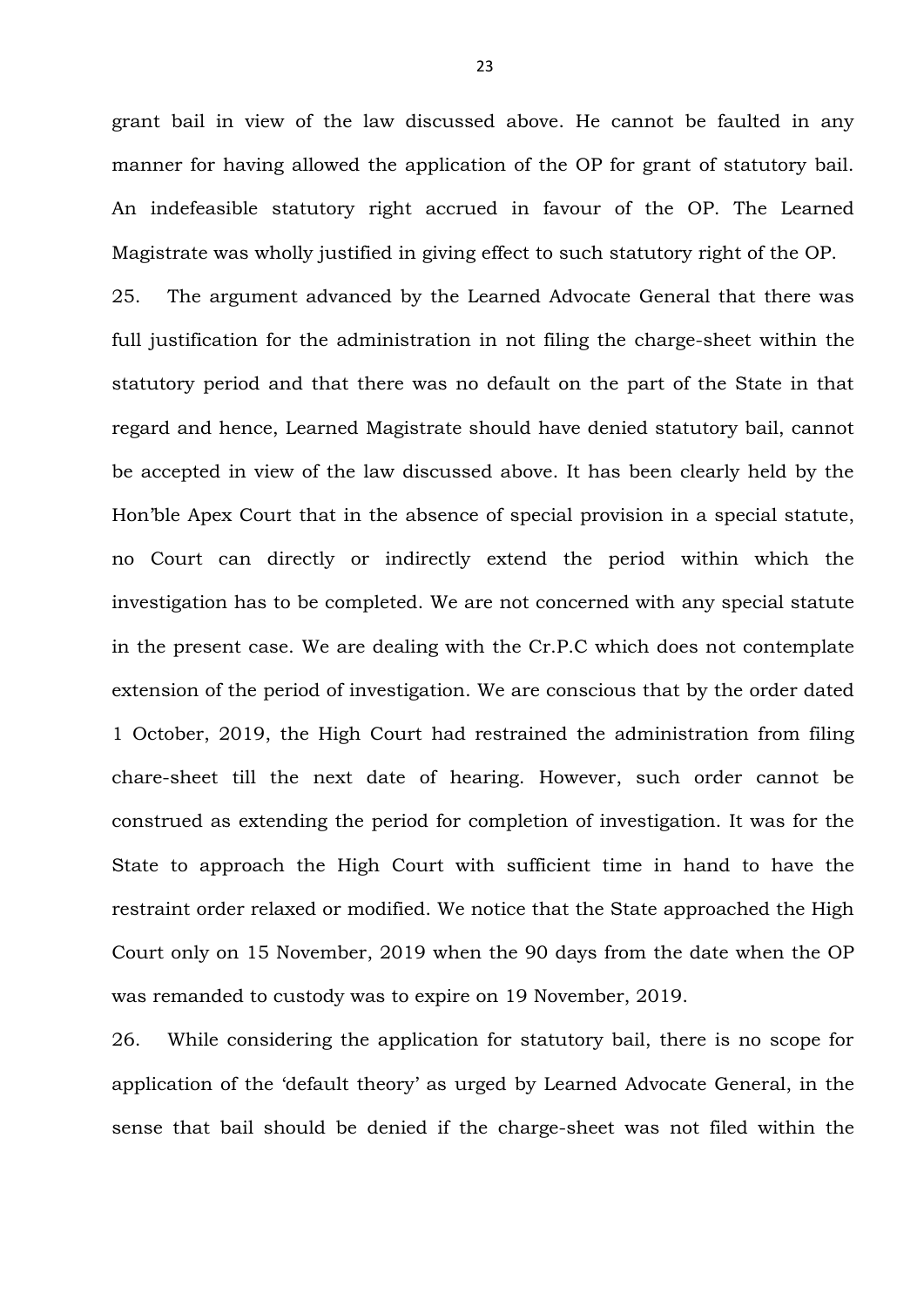statutory period for no fault of the police. Reason for non-filing of the chargesheet within the stipulated period is irrelevant and of no consequence. Upon non-filing of the charge-sheet within the statutorily prescribed period, an absolute and indefeasible right accrues in favour of the accused person which is in consonance with the concept of personal liberty enshrined in Articles 21 & 22 of the Constitution of India.

27. Learned Advocate General heavily relied on the Hon'ble Supreme Court's decision in *Rambeer Shokeen* (supra). That was a case concerning the Maharashtra Control of Organized Crime Act, 1999. That is a special Act. Section 21(2) of the said Act provides as follows:

> *"(2) Section 167 of the Code shall apply in relation to a case involving an offence punishable under this Act subject to the modifications that, in sub-section (2),-*

*(a) the references to "fifteen days", and "sixty days", wherever they occur, shall be construed as references to "thirty days" and "ninety days", respectively;*

*(b) after the proviso, the following proviso shall be inserted, namely:-*

*"Provided further that if it is not possible to complete the investigation within the said period of ninety days, the Special Court shall extend the said period upto one hundred and eighty days, on the report of the Public Prosecutor indicating the progress of the investigation and the specific reasons for the detention of the accused beyond the said period of ninety days"."*

In that case the accused had filed an application for statutory bail prior to expiry of the statutory period. Such application was not pressed. A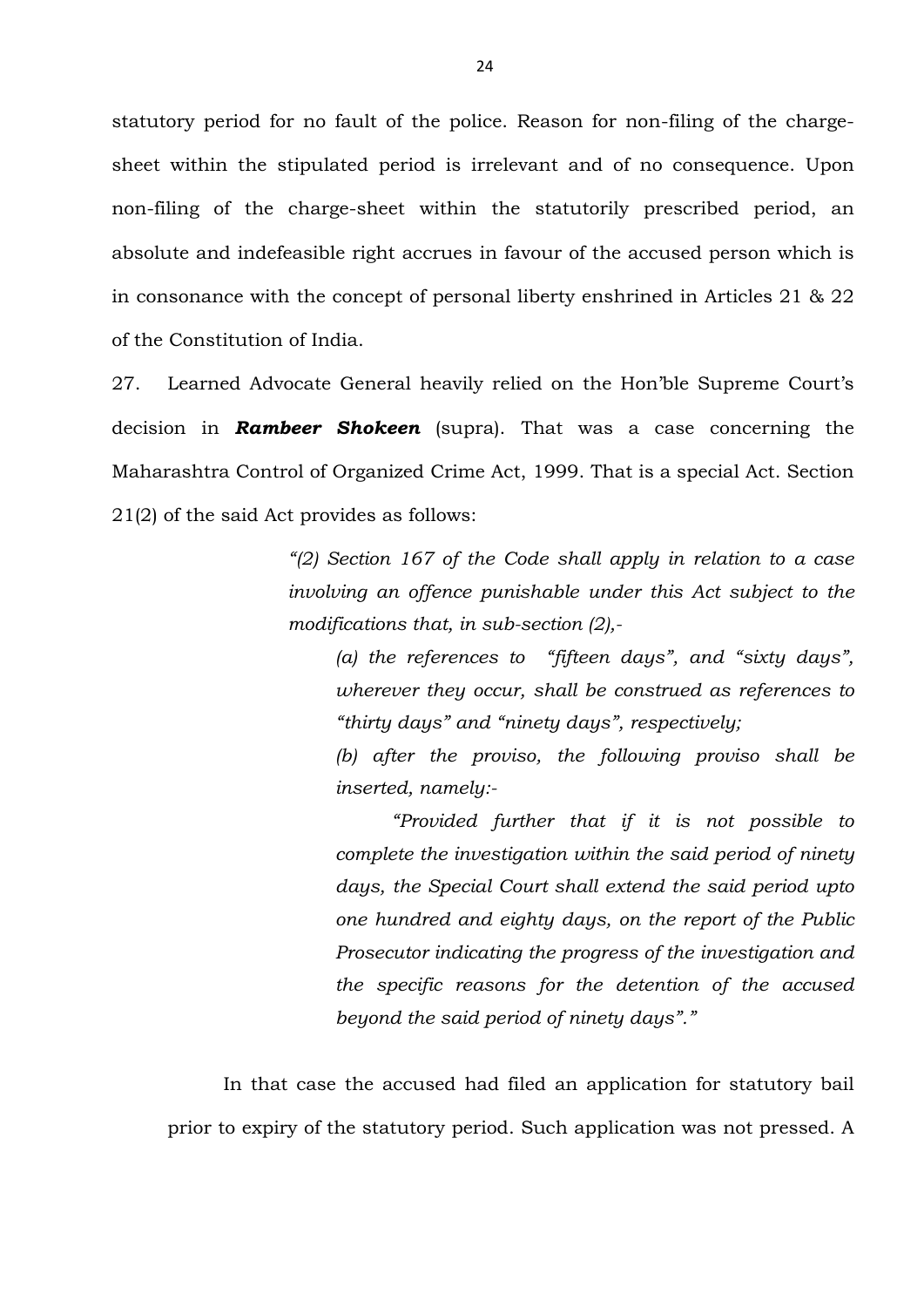second application was filed after expiry of the statutory period. However, by then and prior to expiry of the statutory period, the I.O. had filed an application before the Special Court for extension of the period for completion of investigation. It is under those circumstances that the Hon'ble Supreme Court held that since the report of the Additional Public Prosecutor seeking extension of time had been filed prior to expiry of the statutory period and also prior to the second application of the accused person for statutory bail, the application for extension of time ought to have been heard first by the Special Court as the application for statutory bail could succeed only if the extension application was rejected. The facts of that case were entirely different. In the present case, we are not dealing with any special statute. The Cr.P.C does not envisage extension of time for completion of investigation nor has any such prayer been made by the administration and rightly so since such prayer would not be maintainable in view of the clear provisions of the Cr.P.C.

28. The sole ground urged by Learned Advocate General in support of the State's prayer for cancellation of statutory bail granted to the OP is that the Learned Magistrate fell in error in allowing the bail application notwithstanding that the State's application for leave to file the charge-sheet was pending as on that date before the High Court. We have already recorded our opinion that we are not impressed with this submission. No other ground has been urged for cancellation of bail granted to the OP. In this connection we may notice the following observation of the Hon'ble Supreme Court in the case of *Dolat Ram v.*  **State of Haryana: 1995 1 SCC 349** which was quoted with approval by a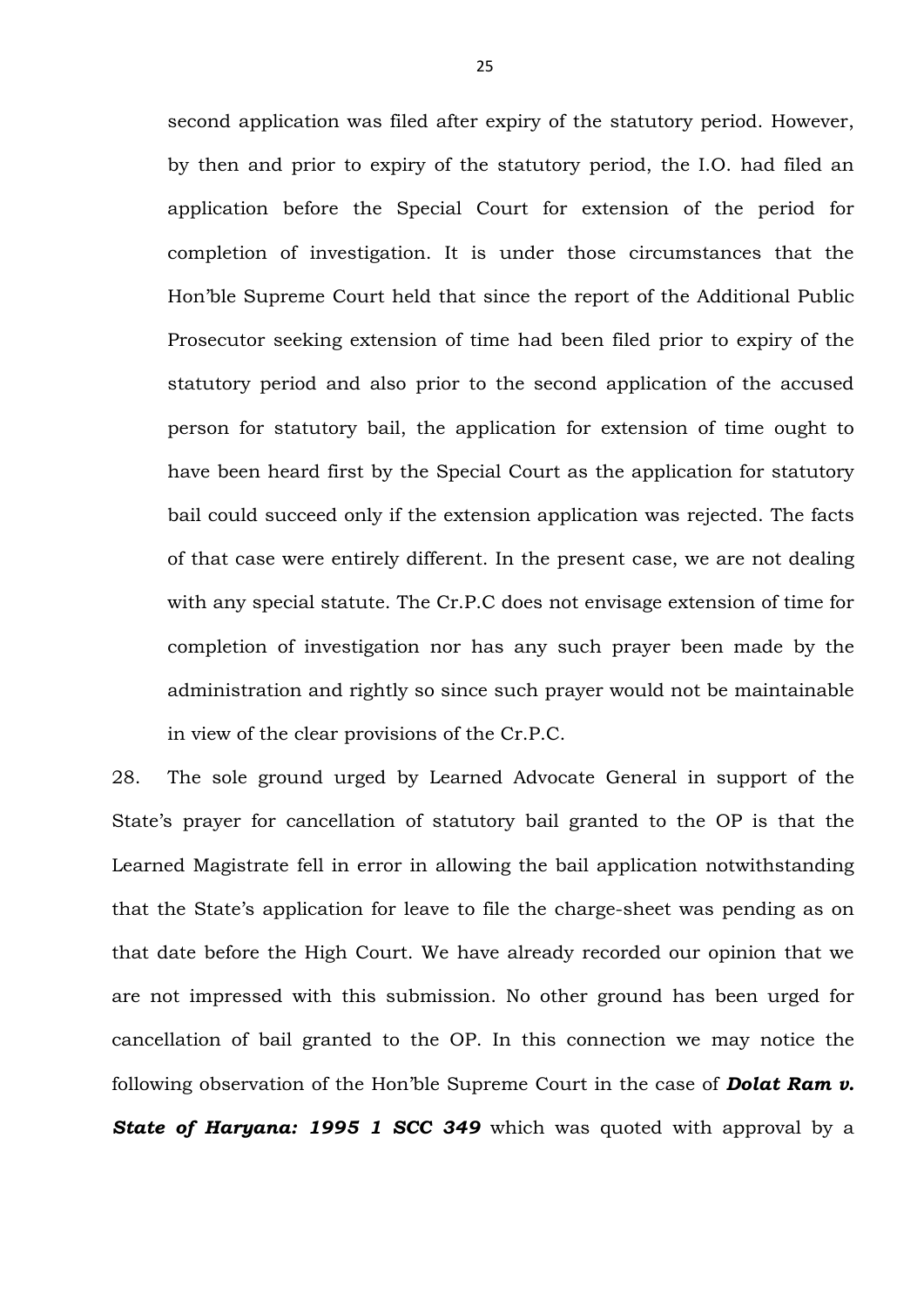Three Judges Bench of the Apex Court in *X v. State of Telangana & Anr.* (supra):

> *"Very cogent and overwhelming circumstances are necessary for an order directing the cancellation of the bail, already granted. Generally speaking, the grounds for cancellation of bail, broadly (illustrative and not exhaustive) are: interference or attempt to interfere with the due course of administration of justice or evasion or attempt to evade the due course of justice or abuse of the concession granted to the accused in any manner. The satisfaction of the court, on the basis of material placed on the record of the possibility of the accused absconding is yet another reason justifying the cancellation of bail. However, bail once granted should not be cancelled in a mechanical manner without considering whether any supervening circumstances have rendered it no longer conducive to a fair trial to allow the accused to retain his freedom by enjoying the concession of bail during the trail."*

None of the grounds for cancellation of bail as mentioned in the aforesaid Judgment has been urged on behalf of the State.

29. Learned Advocate General sought to rely on the principle of *actus curiae neminem gravabit*. This Latin maxim means that an act of Court shall not prejudice anybody. The principle applies when it is found that by reason of an order of a Court, which it is subsequently demonstrated should not have been passed, a party to the *lis* has suffered any loss or prejudice. In such a situation, this maxim requires that the party who has suffered the loss or prejudice, should be put back in the position in which he would have been, had the order not been passed. This is substantially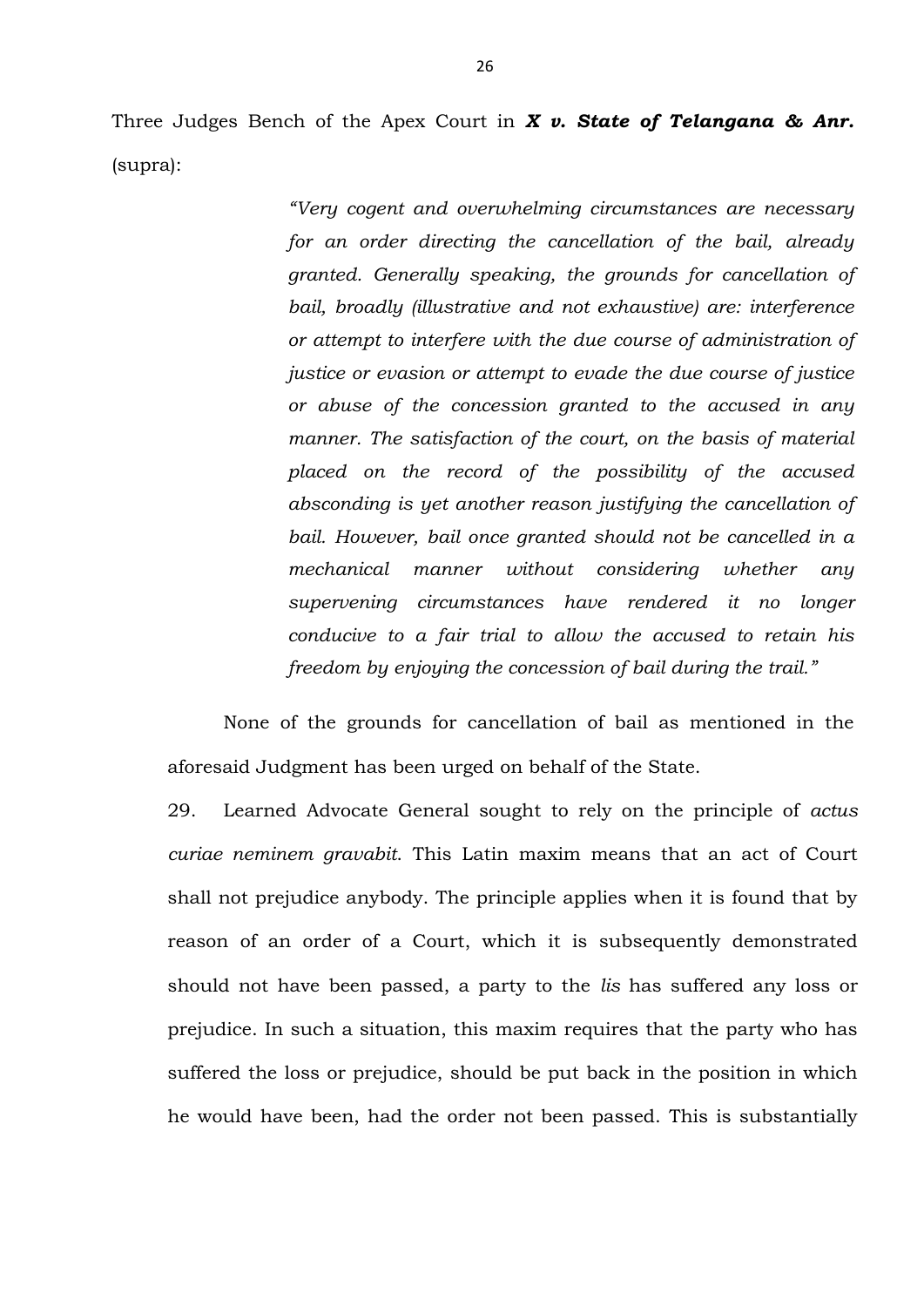the principle of restitution. Generally this principle applies when it is shown that an order of Court that was passed earlier is erroneous or should not have been passed for some other reason and the order has caused prejudice to a party to the litigation.

30. Learned Advocate General submitted that the interim order dated 1 October, 2019 passed by the Division Bench prevented the Administration from filing the charge-sheet without the leave of Court. The State approached the Court for such leave on 15 November, 2019. However, the Court did not hear the State's application till 19 November, 2019 or even thereafter. Had the Court heard the State's application prior to 19 November, 2019 and had the Court granted leave to the State to file the charge-sheet prior to 19 November, 2019, the O.P. would not have been entitled to statutory bail. In such a case, the O.P. would have had to approach the appropriate Court for regular bail.

31. We are unable to accept this submission of Learned Advocate General. The maxim *actus curiae neminem gravabit* has no manner of application in the facts of the present case. The order dated 1 October, 2019 passed by the Division Bench of the High Court has not been demonstrated to be erroneous nor has it been shown that such order should not have been passed for some other reason. The statutory period of 90 days for custodial detention of the O.P. was due to expire on 19 November, 2019. The State approached the Division Bench at the last moment i.e. on 15 November, 2019 by applying for leave to file the chargesheet. 16 and 17 November, 2019 were Saturday and Sunday. Due to